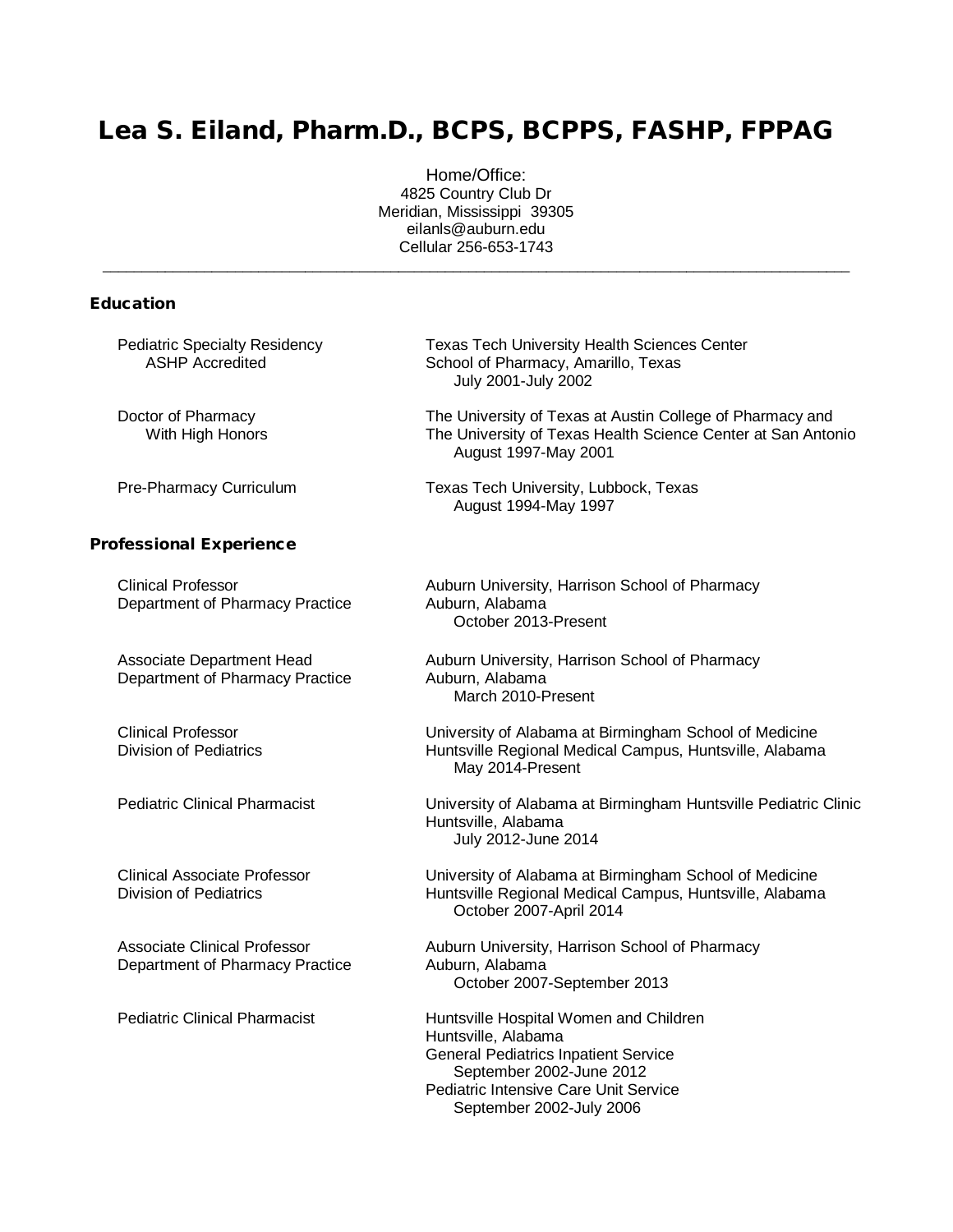| <b>Assistant Clinical Professor</b><br>Department of Pharmacy Practice | Auburn University, Harrison School of Pharmacy<br>Auburn, Alabama<br>August 2002-September 2007                                                 |
|------------------------------------------------------------------------|-------------------------------------------------------------------------------------------------------------------------------------------------|
| Clinical Assistant Professor<br>Division of Pediatrics                 | University of Alabama at Birmingham School of Medicine<br>Huntsville Regional Medical Campus, Huntsville, Alabama<br>August 2002-September 2007 |
| Assistant Instructor<br>Department of Pharmacy Practice                | <b>Texas Tech University Health Sciences Center</b><br>School of Pharmacy, Amarillo, Texas<br>July 2001-July 2002                               |
| Licensure                                                              |                                                                                                                                                 |
| Alabama<br>#11479<br>#39983<br>Texas                                   | August 2002-Present<br>July 2001-Present                                                                                                        |
| <b>Certifications</b>                                                  |                                                                                                                                                 |
| Board Certified Pediatric Pharmacy Specialist (BCPPS)                  | December 2015-Present                                                                                                                           |

Pharmacy-Based Immunization Delivery Certificate March 2007-Present Trainer Certificate

Board Certified Pharmacotherapy Specialist (BCPS) December 2004-Present

Alabama Pharmacy Preceptor Certification **Fig. 2003-Present** June 2003-Present

Basic Life Support for Healthcare Professionals May 2000-2014

Pediatric Advanced Life Support May 2002-2012

Texas Pharmacy Preceptor Certification **Fig. 2002-2004** January 2002-2004

## Teaching Experience

Auburn University Harrison School of Pharmacy

*Advanced Pharmacy Practice Experience* Academic Rotation Preceptor **PYPP 5670** 

Pediatrics Rotation Preceptor **PYPP 5620/5640/5650** 

*Introductory Pharmacy Practice Experience* Pharmacy Practice Experience II, IV, VI PHARMACK PYDI 5190, 5390, 5590

Pharmacy Practice Experience I, III, V PYDI 5090, 5290, 5490

August 2015-Present, 2011, 2007

November 2002-June 2014

Spring 2003-Present

Fall 2002-Present

Facilitate the student introduction into a pharmacy practice setting that provides experiential activities in the provision of pharmaceutical care. Mentor students throughout program. Approximately 18 students per year.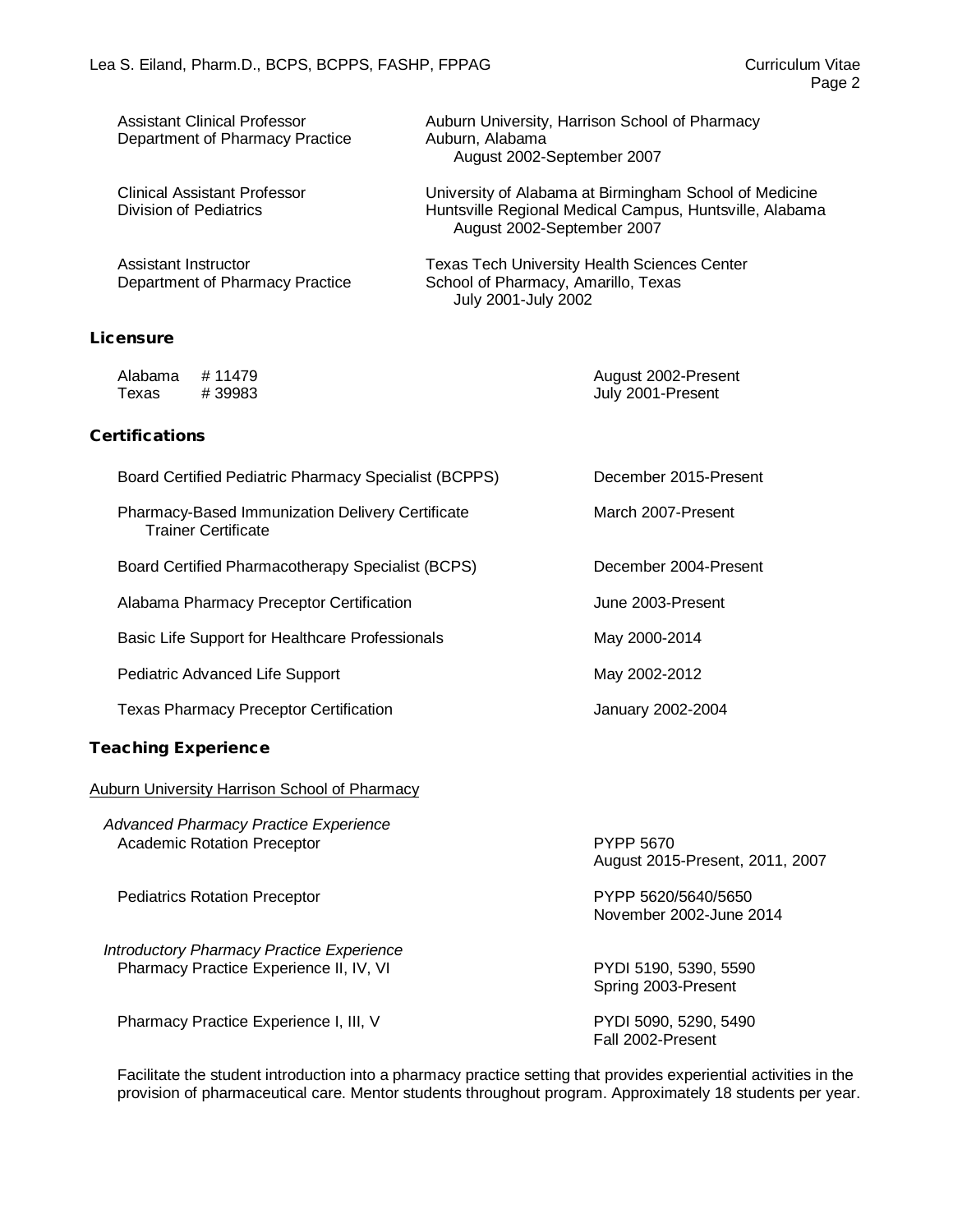| Longitudinal V                                                                                    | <b>PYPD 9360</b>                                             |
|---------------------------------------------------------------------------------------------------|--------------------------------------------------------------|
| Content Expert: Leadership                                                                        | <b>Fall 2019</b>                                             |
| <b>Integrated Learning Experience VII</b>                                                         | <b>PYPD 9260</b>                                             |
| <b>Content Expert: Upper Respiratory Infections</b>                                               | Spring 2019                                                  |
| Integrated Learning Experience V                                                                  | <b>PYPD 9240</b>                                             |
| <b>Content Expert: ADHD</b>                                                                       | <b>Fall 2018</b>                                             |
| Integrated Learning Experience II                                                                 | <b>PYPD 9210</b>                                             |
| Content Expert and Liaison: Asthma                                                                | Fall 2018, 2017                                              |
| <b>Integrated Learning Experience I</b>                                                           | <b>PYPD 9200</b>                                             |
| Learning Experience Coordinator                                                                   | <b>Fall 2019</b>                                             |
| Content Expert: Diabetes Mellitus Type 1                                                          | Fall 2018, 2017                                              |
| Orientation                                                                                       | <b>PYPD 9000</b>                                             |
| <b>Learning Styles</b>                                                                            | Fall 2018, 2017                                              |
| Leadership Styles                                                                                 | Fall 2018, 2017                                              |
| Electives<br>Post-Graduate Training<br>Organizational Involvement and Professional Development    | <b>PYPD 9760</b><br>Spring 2019                              |
| Drugs in Pregnancy and Lactation                                                                  | <b>PYPD 9016</b>                                             |
| Coordinator                                                                                       | Spring 2019                                                  |
| Introduction to Pediatrics                                                                        | <b>PYPD 9036</b>                                             |
| Coordinator                                                                                       | Spring 2019                                                  |
| Foundations of Leadership within the Pharmacy Profession                                          | <b>PYPD 9026</b>                                             |
| Co-Coordinator                                                                                    | Spring 2019                                                  |
| Infectious Disease 1                                                                              | <b>PYPD 9736</b>                                             |
| <b>Other Gram-Positive Organisms</b>                                                              | Spring 2019                                                  |
| Self-Care and Nonprescription Pharmacotherapy                                                     | <b>PYPD 9066</b>                                             |
| Pediatrics, Pregnancy, and Lactation                                                              | Spring 2019                                                  |
| Drugs in Pregnancy Elective                                                                       | PYPP 5730                                                    |
| Coordinator                                                                                       | Fall 2009-2018, 2007, 2006                                   |
| Co-Coordinator                                                                                    | Fall 2008, 2005, 2004                                        |
| Pediatric Pharmacotherapy Elective<br><b>Instructor: Various Topics</b>                           | <b>PYPP 5740</b><br>Fall 2018-2017, 2012-2015<br>Spring 2012 |
| Co-Coordinator                                                                                    | Spring 2008-2011<br><b>PYPP 5970</b>                         |
| Pain and Palliative Care Pharmacotherapy Elective<br>Pediatric Considerations for Pain Management | Spring 2014, 2010, Fall 2010-2012                            |
| Self-Care and Nonprescription Medication Elective                                                 | <b>PYPP 5900</b>                                             |
| <b>Pediatric Considerations and OTC Products</b>                                                  | April 2004, 2003                                             |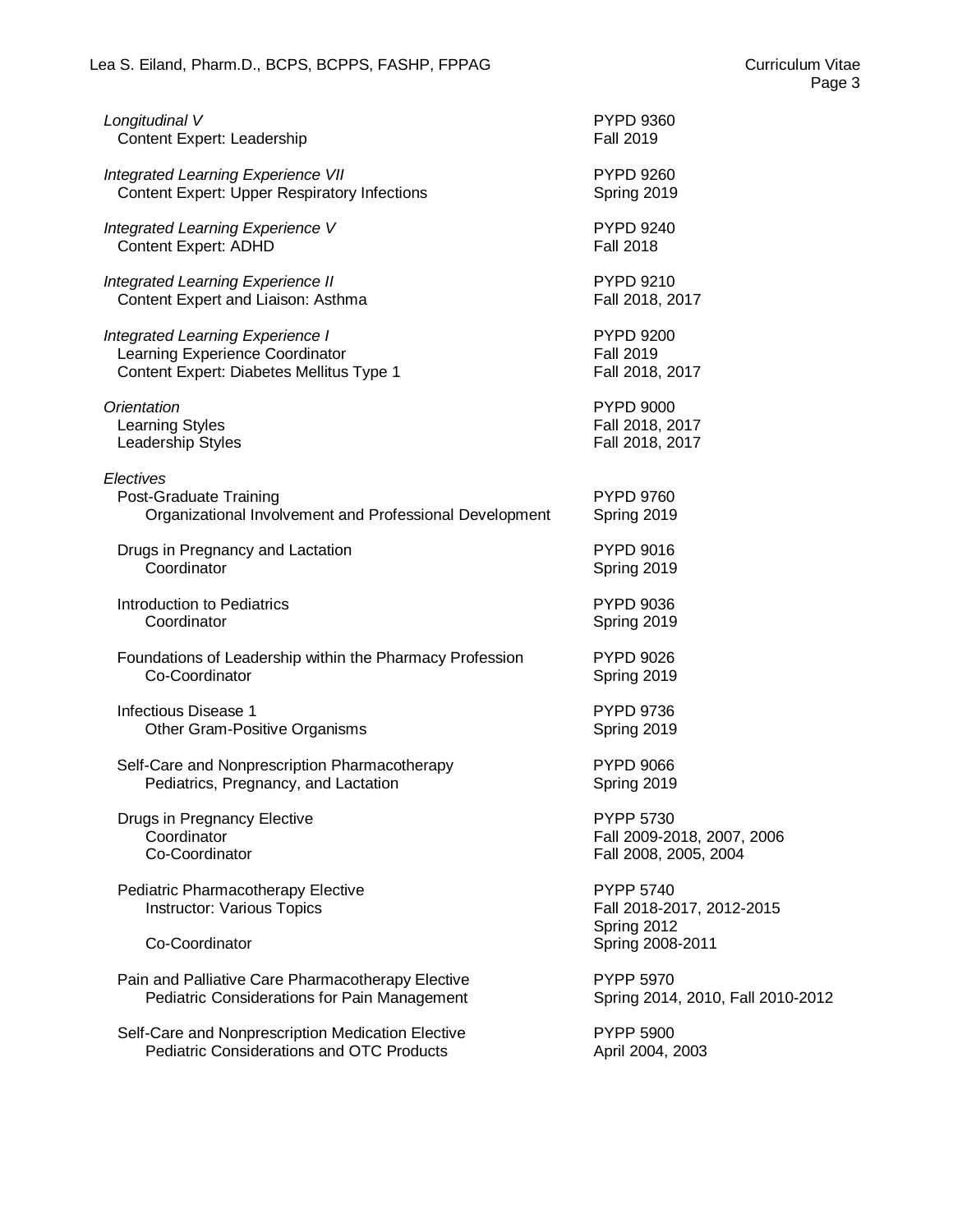#### *Co-Curriculum* Fall 2017

Designed, peer-reviewed and graded advocacy, professionalism, leadership and continuous professional development assignments for P1 students.

| Integrated Pharmacotherapy I, II, III, IV<br>Problem Base Learning Group Facilitator<br>Content Developer: Attention-Deficit/Hyperactivity Disorder<br>Content Developer: Acute Otitis Media<br>Content Developer: Diabetes Ketoacidosis<br>Content Developer: Migraines | PYDI 5470/5480/5570/5580<br>Fall 2013-2016, 2009-2011<br>Spring 2015, 2013, 2011, 2007-2009<br>Spring 2017-2019, Fall 2015<br>Fall 2011-2014, Spring 2009<br>Fall 2010, 2009<br>Fall 2008, 2007 |
|--------------------------------------------------------------------------------------------------------------------------------------------------------------------------------------------------------------------------------------------------------------------------|-------------------------------------------------------------------------------------------------------------------------------------------------------------------------------------------------|
| Contemporary Aspects of Pharmacy Practice<br>Contemporary Aspects of Pharmacy Practice IV<br>Dermatology Self-Care II                                                                                                                                                    | <b>PYDI 5320</b><br>Spring 2013-2018                                                                                                                                                            |
| Lecture regarding acne, contact dermatitis, and atopic dermatitis in pre-lab. Develop and facilitate cases on<br>the topics for P2 students in lab.                                                                                                                      |                                                                                                                                                                                                 |
| Contemporary Aspects of Pharmacy Practice II<br>Immunizations                                                                                                                                                                                                            | <b>PYDI 5120</b><br>Spring 2008-2017                                                                                                                                                            |
| Interactive lecture regarding immunization charts and schedule in pre-lab. Develop and facilitate<br>immunization cases for P1 students in lab.                                                                                                                          |                                                                                                                                                                                                 |
| Contemporary Aspects of Pharmacy Practice V, VI<br>Pediatric Pharmacotherapy Lab                                                                                                                                                                                         | PYDI 5420/5520<br>Fall 2010, 2009, Spring 2009, 2008                                                                                                                                            |
| Lecture regarding pediatric calculations, counseling, pharmacokinetics, dosing forms and administration,<br>vitals, and fever. Develop and facilitate practice base pediatric cases regarding the topics for P3 students.                                                |                                                                                                                                                                                                 |

*Seminar*

| ----------                |                |
|---------------------------|----------------|
| Professional Seminar      | PYPP 5690      |
| Advisor                   | Fall 2011-2017 |
| <b>Region Coordinator</b> | Fall 2011-2014 |

Advisor of fourth year students who complete a platform presentation. Approximately 4-5 students per year. Assign advisors for approximately 24-28 students per year as coordinator.

| Contemporary Aspects of Pharmacy Practice VII | <b>PYDI 5680</b> |
|-----------------------------------------------|------------------|
| Advisor and Region Coordinator                | Fall 2008-2011   |

Advisor of fourth year students who complete a platform presentation and manuscript. Approximately 2-4 students per year. Assign advisors for approximately 22 students per year as coordinator.

Clinical Seminar **PYPP** 5680 Advisor and Region Coordinator **Fall 2002-2008** 

Advisor of fourth year students who completed a platform presentation and poster presentation. Approximately 2-4 students per year. Assign advisors for approximately 20 students per year as coordinator.

| Pharmacotherapy Modules                  |                         |
|------------------------------------------|-------------------------|
| Pharmacotherapy X: Infectious Disease II | <b>PYDI 5530</b>        |
| Non-traditional Course: Vaccines         | Summer 2010, 2008, 2007 |
| Vaccines                                 | March 2004-2007         |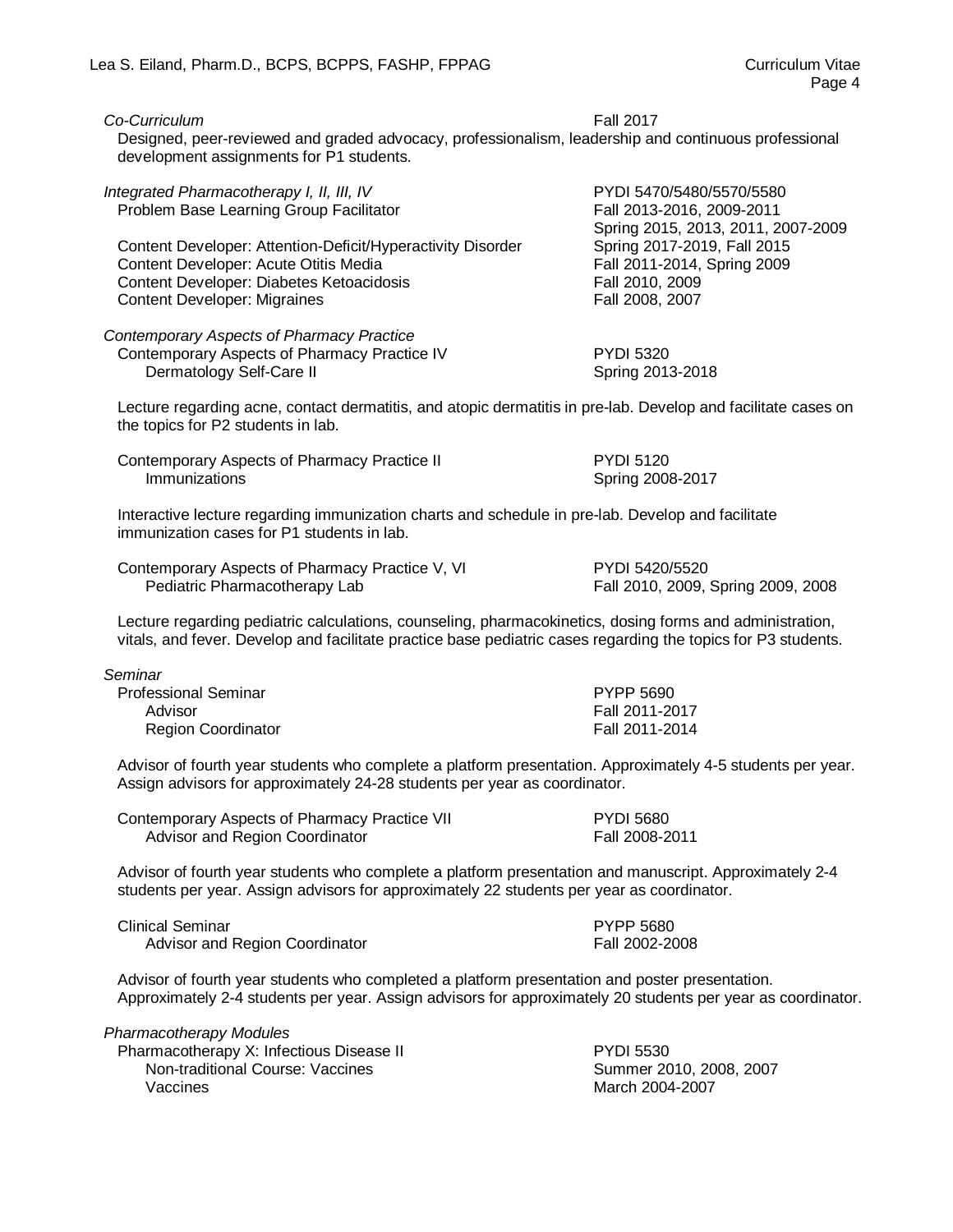Pharmacotherapy II: Endocrine Module PYDI 5370 Non-traditional Course: Diabetes Mellitus Type I Spring 2010<br>Facilitator Maril April-May 20 Pharmacotherapy VI: Neuro-Psych Module <br>Non-traditional Course Coordinator **PYDI 5430**<br>Fall 2009. S Non-traditional Course: Seizures **Fall 2009, Spring 2009, Spring 2008**, Spring 2008, Coordinator Co-Coordinator 2004-2006 Headaches February 2007<br>ADHD February 2007 Seizures **Seizures International Seizures** January 2003-2007<br>
Depression **Depression** Anxiety January 2004 Facilitator **Facilitator** January 2004, 2003 Pharmacotherapy V: Pulmonary Module PYDI 5420<br>
Non-traditional Course: Cystic Fibrosis Sprime 2008, Fall 2006 Non-traditional Course: Cystic Fibrosis<br>Cystic Fibrosis Cystic Fibrosis October 2004-2006 Asthma **Community Community Community Community** Community Community October 2002<br>
Pacilitator Pharmacotherapy III: Infectious Disease I PYDI 5400 Meningitis August 2003 *P1 Orientation* Foundations of Pharmacy **PYDI 5080**<br>Case Facilitator **PYDI 5080**<br>August 200 Auburn University Harrison School of Pharmacy Resident Teaching and Learning Program Teaching Certificate Mentor **July 2015-Present** Topic Discussion Leader/Co-Leader Leadership in AcademiaPanel **April 2017, March 2017, March 2017**, March 2017, March 2016<br>
Writing Test Questions **Writing Test Questions** 

#### Huntsville Hospital PGY1 Residency Program

Academic Rotation Preceptor<br>
General Pediatrics (Outpatient) Rotation Preceptor<br>
Spring 2013-2014 General Pediatrics (Outpatient) Rotation Preceptor General Pediatrics (Inpatient) Rotation Preceptor Fall 2002-Summer 2012

University of Alabama School of Medicine

Pharmacology Co-Enrolled Elective 06-423H Antibiotics in Adults and Pediatrics **Spring 2016** Spring 2016

Scholar's Week- Pharmacotherapy Course 10-123<br>10-123 for Medical Students

April-May 2003

Fall 2009, Spring 2009, Spring 2008, Summer 2005 Summer 2005<br>2007 February 2007 January 2004

October 2002

August 2003

August 2008, 2007

August 2018, 2017, 2016<br>April 2017, March 2016

Fall 2012, Summer 2008, Spring 2008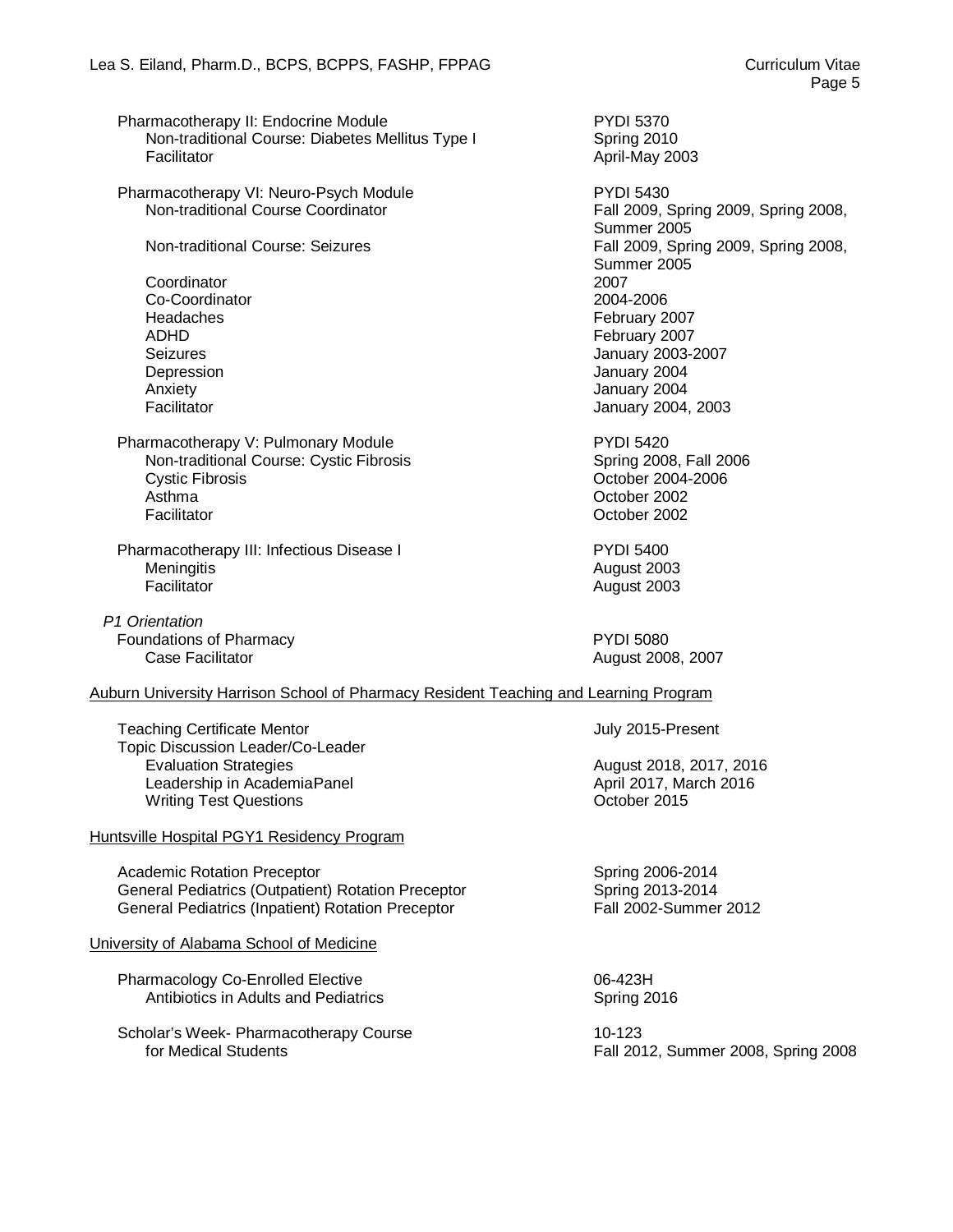## University of Alabama School of Nursing Neonatal Pharmacology and Therapeutics Course Spring 2007 Drugs in Pregnancy and Lactation Module Auburn University Counseling Psychology Neuro-Psych Pharmacotherapeutics Course<br>Attention-Deficit/Hyperactivity Disorder Manual April 2003 Attention-Deficit/Hyperactivity Disorder Texas Tech University School of Pharmacy Didactic Lectures Insect Bites and Stings **PHAR 1301** April 2002 Pediatric Formulas **PHAR 4163** December 2001 General Pediatric Clerkship **Containers and Containers Clerkship** PHAR 4677<br>Primary Preceptor **PHAR 4677** Primary Preceptor<br>Co-Preceptor September 2001 Neonatology Clerkship **PHAR 4694** Co-Preceptor January 2002 Case Studies III/II PHAR 4463/ PHAR 3462 Spring 2002/Fall 2001

Facilitated independent problem-solving of student-centered, problem-based cases on various adult and pediatric disease states.

Pharmaceutical Care Laboratory **PHAR 2203** 

Fall 2001

Conducted laboratory exercises such as patient counseling, providing drug information, and pharmacist intervention pertaining to pediatric topics. Demonstrated proper use of asthma medications and devices with a focus on pediatric asthma patients.

#### Publications (\* denotes peer-reviewed)

#### **Journals**

\*Lteif L, Eiland LS. The Basics of Penicillin Allergy: What A Clinician Should Know. Pharmacy 2019, 7, 94.

\*Stultz JS, Eiland LS. Doxycycline and Tooth Discoloration in Children: Changing of Recommendations Based on Evidence of Safety. Ann Pharmacother. 2019: [Epub ahead of print]

\*Rac H, Gould AP, Eiland LS, Griffin B, McLaughlin M, Stover KR, Bland CM, Bookstaver PB. Common Bacterial and Viral Infections: Review of Management in the Pregnant Patient. Ann Pharmacother. 2019:53(6):639-51.

\*Wren C, Bell E, Eiland LS. Ozenoxacin: A Novel Topical Quinolone for Impetigo. Ann Pharmacother. 2018;52(12):1233-7.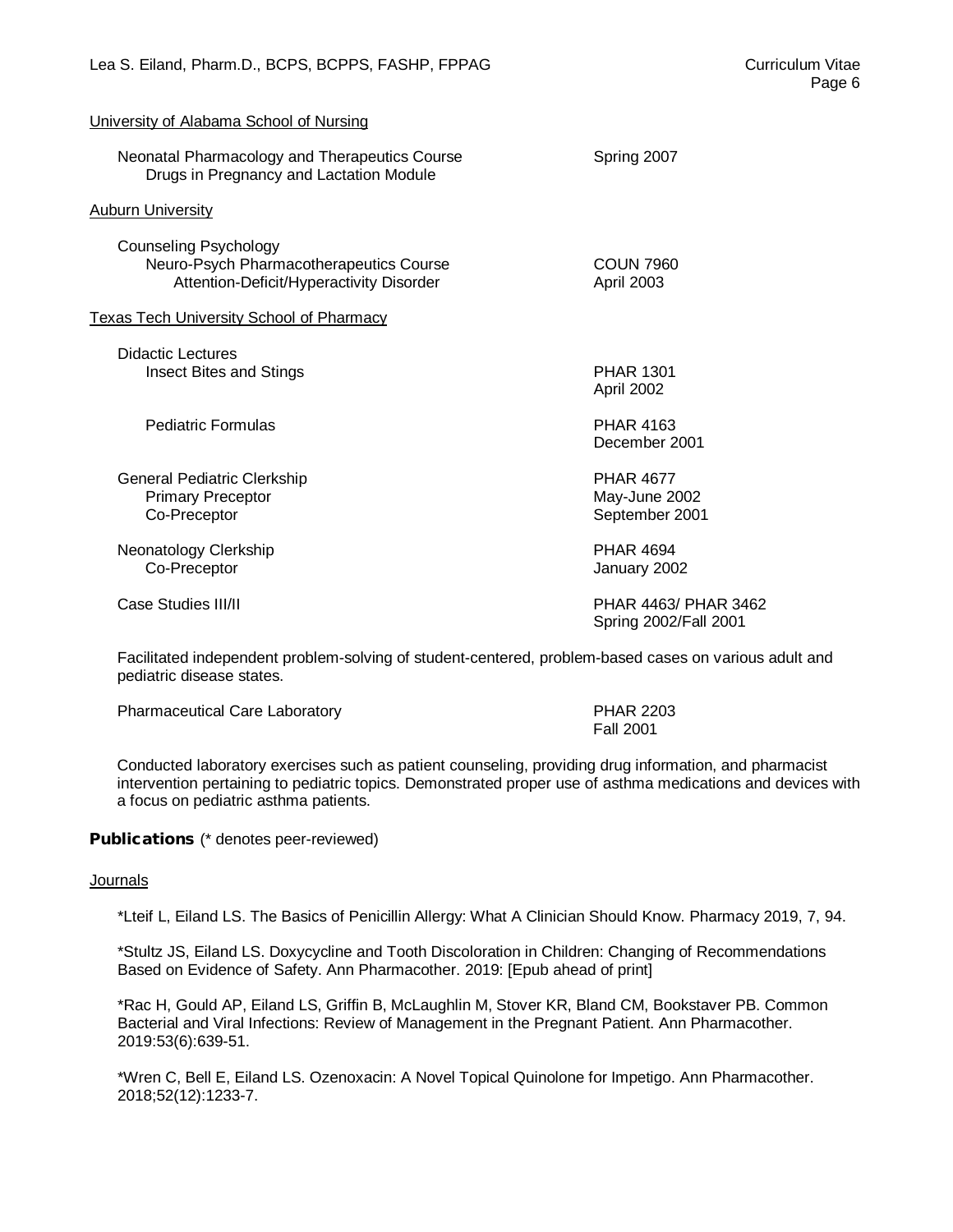\*Eiland LS, Staton AG, Stevenson TL. Providing an Academic APPE Elective via Videoconference Between Off-campus Faculty and Students. Am J Pharm Educ. 2018:82(8):Article 6645.

\*Eiland LS, Gaillard PR, Fan S, Jungnickel PW. Differences in predictors of academic success using multiand individual year student admissions data. Pharmacy Education, 2018;18(1):255-8.

\*Eiland LS, Benner K, Gumpper K, Heigham MK, Meyers R, Pham K, Potts AL. ASHP–PPAG Guidelines for Providing Pediatric Pharmacy Services in Hospitals and Health Systems. Am J Health Syst Pharm. 2018;75(15):1151-1165. and J Pediatr Pharmacol Ther. 2018;23(3):177-91.

\*Eiland LS. Student Perceptions of Active-Learning Strategies Utilized in a Drugs in Pregnancy Elective Delivered Synchronously Across Multiple Campuses. TechTrends. 2018;62(3):259-65.

\*Durham SH, Wingler MJ, Eiland LS. Appropriate Use of Ceftriaxone in the Emergency Department of a Veteran's Health Care System. Journal of Pharmacy Technology. 2017;33(6):215-8.

\*Hutchison AM, Eiland LS. Incorporating age-related special populations into a pharmacy skills laboratory course sequence. Curr Pharm Teach Learn. 2017;9(5):821-7.

\*Eiland LS. Characteristics of Pediatric Clinical Interventions Documented by a School of Pharmacy. J Pediatr Pharmacol Ther. 2017;22(3):186-92.

\*Andrus MR, Stevenson TL, Eiland LS. Documentation of clinical interventions by pharmacy students and recent pharmacy graduates. Am J Health-Syst Pharm. 2016;73(23):1916-8.

\*Durham SH, Garza K, Eiland LS. Vancomycin Dosing and Serum Trough Concentrations in Cystic Fibrosis Patients: Is the Relationship Predictable? Am J Health-Syst Pharm. 2016;73(13):969-74.

\*Eiland LS, Garza KB, Hester EK, Carroll DG, Kelley KW. Student Perspectives and Learning Outcomes with Implementation of Team-Based Learning into a Videoconferences Elective. Curr Pharm Teach Learn. 2016;8(2):164-72.

\*Durham SH, Stamm PL, Eiland LS. Cranberry Products for the Prophylaxis of Urinary Tract Infections in Pediatric Patients. Ann Pharmacother. 2015;49(12):1349-56.

\*Bookstaver PB, Bland CM, Griffin B, Stover KR, Eiland LS, McLaughlin M. A Review of Antibiotic Use in Pregnancy. Pharmacotherapy. 2015;35(11):1052-62.

\*Andrus MR, Forrester J, Germain K, Eiland LS. Accuracy of Pharmacy Benefit Manager Medication Formularies in an Electronic Health Record and Epocrates® Mobile Application. J Manag Care Spec Pharm. 2015;21(4):281-86.

\*Eiland LS, Marlowe KF, Sacks GS. Development of Faculty Mentor Teams in a Pharmacy Practice Department. Curr Pharm Teach Learn. 2014;6(6):759-66.

\*Eiland LS, Sonawane K. Vancomycin Dosing in Healthy Weight, Overweight and Obese Pediatric Patients. J Pediatr Pharmacol Ther. 2014;19(3):182-8.

\*Eiland LS, Bell EA, Erramouspe J. Priapism Associated with the Use of Stimulant Medications and Atomoxetine for Attention-Deficit/Hyperactivity Disorder in Children. Ann Pharmacother. 2014;48(10): 1350-5.

\*Humphries LK, Eiland LS. Treatment of Acute Seizures: Is Intranasal Midazolam a Viable Option? J Pediatr Pharmacol Ther. 2013;18(2):79-87.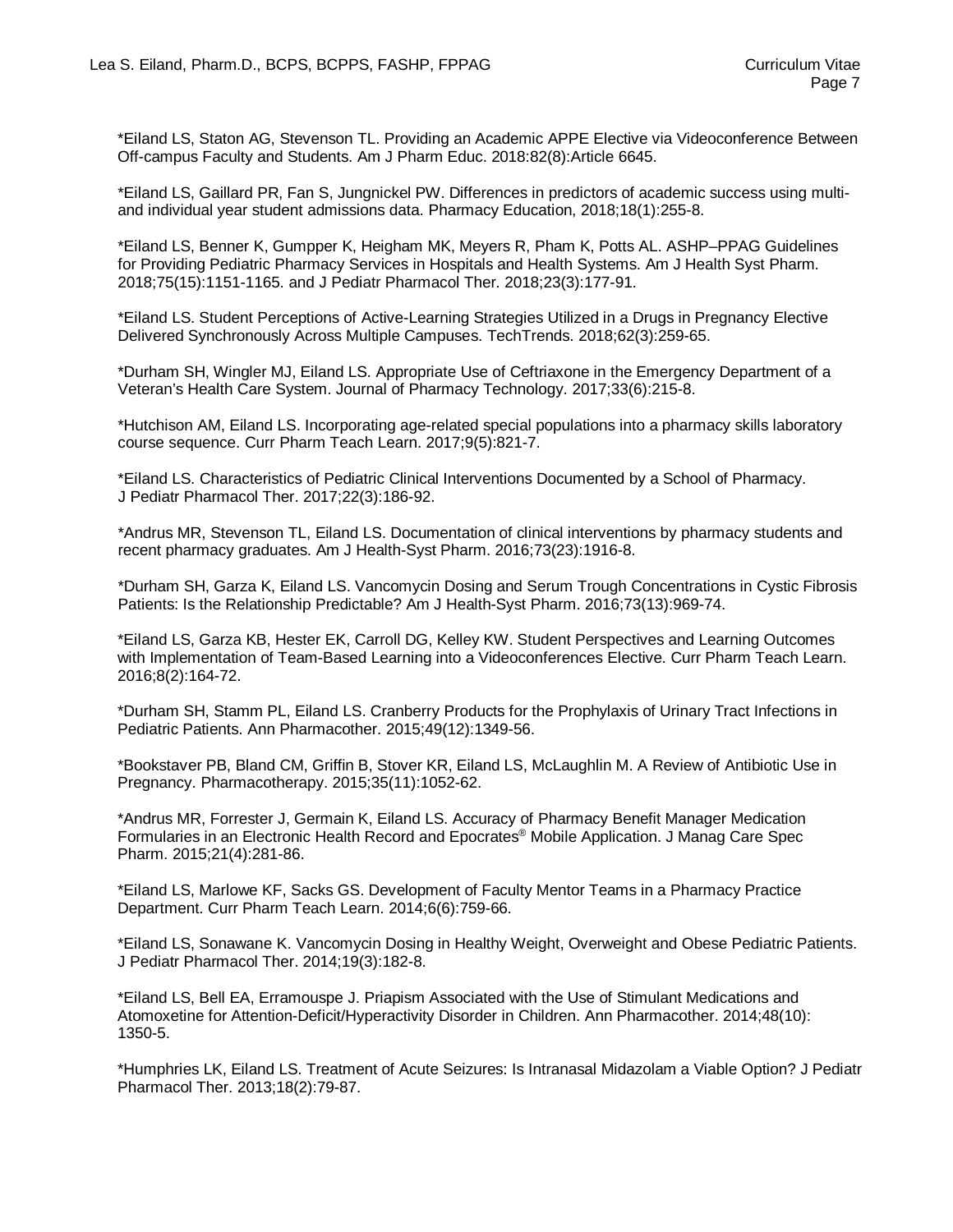\*Salazar ML, English TM, Eiland LS. Caregivers' Baseline Understanding and Expectations of Antibiotic Use for Their Children. Clin Pediatr. 2012;51(7):632-7.

\*Eiland LS. Glycopyrrolate for Chronic Drooling in Children. Clin Ther. 2012;34(4):735-42.

\*Eiland LS, Carroll DG. Almotriptan Malate: Early Treatment in Acute Migraine. Clinical Medicine Reviews in Therapeutics. 2012;4:41-50.

\*Eiland LS, English TM, Eiland EH. Assessment of Vancomycin Dosing and Subsequent Serum Concentrations in Pediatric Patients. Ann Pharmacother. 2011;45(5):582-9.

\*Eiland LS, Hunt MO. The Use of Triptans for Pediatric Migraines. Pediatr Drugs. 2010;12(6):1-11.

\*Eiland LS, Lutrell PK. Use of Statins for Dyslipidemia in the Pediatric Population. J Pediatr Pharmacol Ther. 2010;15(3):160-72.

\*Gresham J, Eiland LS, Chung AM. Treating Lennox–Gastaut Syndrome in Epileptic Pediatric Patients with Third-Generation Rufinamide. Neuropsychiatric Disease and Treatment. 2010;6(1):639-45.

\*Eiland LS, Kelley KW. Availability of "Drugs in Pregnancy" Electives in Pharmacy Schools. Curr Pharm Teach Learn. 2010;2(3):160-70.

\*Eiland LS, Flowers SK, Andurkar SV, O'Brocta R, Prabhu S, Medon PJ. A Comparative Study of Student and Faculty Perspectives Regarding Career Opportunities in Pharmacy Academia. Curr Pharm Teach Learn. 2010;2(1):39-51.

\*Eiland LS. Treatment of the Common Cold and Influenza in Children. America's Pharmacist. 2010; 132(2):35-49.

Eiland LS, Eiland EH III. Avoiding Acetaminophen Toxicity: The Pharmacist's Role in Safety and Patient Education [about 11 pages]. Power-Pak CE. Postgraduate Healthcare Education, LLC, c2009. New York; October 15, 2009.

\*Adams ME, Chung AM, Eiland LS. Pharmacotherapy of Epilepsy: Focus on Levetiracetam. Clinical Medicine: Therapeutics. 2009;1:935-52.

\*Eiland LS. Respiratory Syncytial Virus: Diagnosis, Treatment and Prevention. J Pediatr Pharmacol Ther. 2009;14(2):75-85.

Eiland LS, Salazar ML. Approved and Unapproved Hydrocodone-Containing Cough Products: What Do You Need to Know? U.S. Pharmacist. 2008;33(11):43-51.

\*Eiland LS. Increasing Prevalence of Pneumococcal Serotype 19A Among US Children. J Pharm Pract. 2008;21(5):356-62.

\*Wargo KA, Eiland EH, Eiland LS. Management and Treatment Considerations for Infections Caused by Methicillin-Resistant Staphylococcus aureus. J Pharm Pract. 2008;21(5):324-36.

\*Salazar ML, Eiland LS. Intrathecal Baclofen Withdrawal Resembling Serotonin Syndrome in an Adolescent Boy with Cerebral Palsy. Pediatr Emerg Care. 2008;24(10):691-3.

\*Chung AM, Eiland LS. Use of Second-Generation Antiepileptic Drugs in the Pediatric Population. Pediatric Drugs. 2008;10(4):217-54.

\*Eiland LS, Jenkins LS. Optimal Treatment of Campylobacter Dysentery. J Pediatr Pharmacol Ther. 2008;13(3):170-4.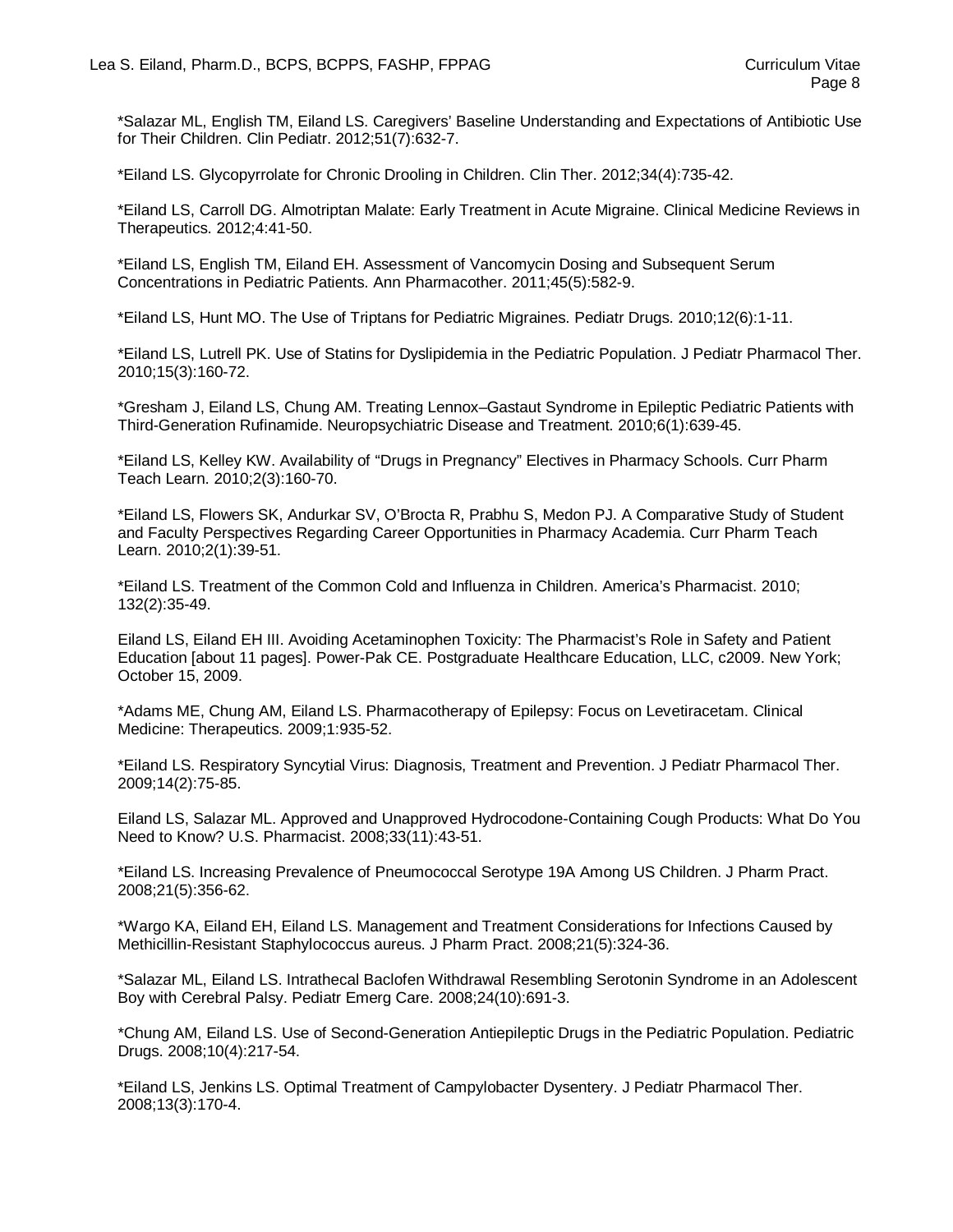\*Eiland LS, Salazar ML, English TM. Caregiver's Perspectives When Evaluating Nonprescription Medication Utilization in Children. Clin Pediatr (Phila) 2008;47(6):578-87.

\*Eiland LS. Anticonvulsant Use for Prophylaxis of the Pediatric Migraine. J Pediatr Health Care. 2007;21(6):392-5.

\*Eiland LS, Eiland EH. Zanamivir for the Prevention of Influenza in Adults and Children age 5 years and Older. Ther Clin Risk Manag. 2007;3(3):461-5.

\*Eiland LS, Jenkins LS, Durham SH. Pediatric Migraine: Pharmacologic Agents for Prophylaxis. Ann Pharmacother. 2007;41(7):1181-90.

\*ASHP Task Force on Pharmacy's Changing Demographics. Report of the ASHP Task Force on Pharmacy's Changing Demographics. Am J Health-Syst Pharm. 2007;64(13):1311-19. [Members of the Task Force: Deyton P, Edwards JM (Chair), Eiland LS, Fried B, Gallagher RM, Mahaney LM, Mark S, O'Malley C, Patry RA, Peck JC, Pedersen CA, Posner S, Robke JT, Sanborn MD]

\*Salazar ML, Eiland LS. Childhood Obesity: A New Menace. J Pediatr Pharmacol Ther. 2007;12(1):31-46.

\*Patry RA, Eiland LS. Addressing the Shortage of Pharmacy Faculty and Clinicians: The Impact of Demographic Changes. Am J Health-Syst Pharm. 2007;64(7):773-5.

\*Eiland LS, Knight PA. Off-Label Use of Medications in the Pediatric Population. Am J Health-Syst Pharm. 2006;63(11):1062-5.

\*Eiland LS, Salazar ML. Polymicrobial Catfish Spine Infection in a Child. Pediatr Infect Dis J. 2006;25(3):281-2.

\*Townsend KA, Eiland LS. Combating Influenza with Antiviral Therapy in the Pediatric Population. Pharmacotherapy. 2006;26(1):95-103.

\*Salazar ML, Eiland LS. Index of Suspicion: Case 3, Tuberculous Meningitis. Pediatrics in Review. 2005;26(6):212-3,217-8.

\*Eiland LS, Luedtke SA, Chuachingco JC. Intraventricular Tobramycin in a Premature Infant with Pseudomonas Meningitis. J Pediatr Pharmacol Ther. 2004;9:55-62.

\*Eiland LS, Guest AL. Atomoxetine (Strattera®): Non-stimulant Therapy Approved for Attention-Deficit/Hyperactivity Disorder. Ann Pharmacother. 2004;38(1):86-90.

Eiland LS, Berger BA. Choosing Pediatric OTC Medicines Part III: Fever. U.S. Pharmacist. 2003;28(12): 70-2.

Eiland LS, Berger BA. Choosing Pediatric OTC Medicines Part II: Constipation/Diarrhea. U.S. Pharmacist. 2003;28(10):49-58.

Eiland L, Berger BA. Choosing Pediatric OTC Medicines Part I: Cough and Cold Products. U.S. Pharmacist. 2003;28(8):70-5.

#### Book Chapters

\*Eiland LS. Rejection, Failure, and Mistakes Occur at All Career Stages but Persevere. In: White SJ, Teil Boyer S, Vanderpool HK. Letters from Women in Pharmacy. 1st ed. Bethesda: American Society of Health-System Pharmacists, 2018:57-61.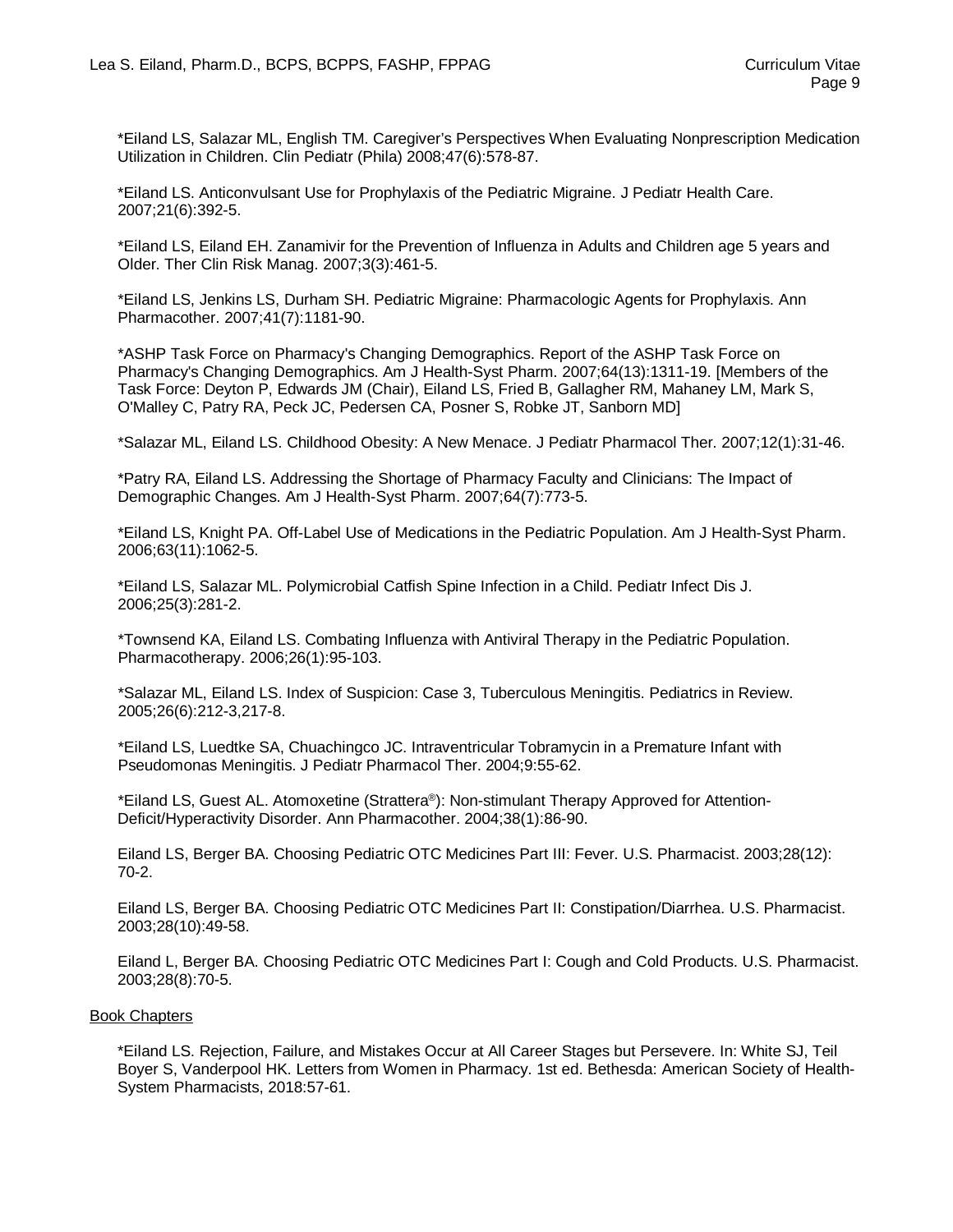\*Eiland LS, Kasbekar N, Murphy JE. Professionalism and Professional Socialization. In: Cuellar LM, Ginsburg DB. Preceptor's Handbook for Pharmacists. 3<sup>rd</sup> ed. Bethesda: American Society of Health-System Pharmacists, 2015:205-18.

\*Eiland LS. Respiratory Syncytial Disease. In: Eiland LS and Todd T. Advanced Pediatric Therapeutics. 1st ed. Memphis: Pediatric Pharmacy Advocacy Group/Allen Press, 2015:310-8.

\*Eiland LS. Seizure Disorders. In: Benavides S, Nahata MC. Pediatric Pharmacotherapy. 1<sup>st</sup> ed. Lenexa: American College of Clinical Pharmacy, 2013:384-98.

\*Eiland LS. Migraines. In: Benavides S, Nahata MC. Pediatric Pharmacotherapy. 1st ed. Lenexa: American College of Clinical Pharmacy, 2013:399-408.

\*Eiland LS, Maxwell P, Jung Tschirhart S. PGY-2 – Special Patient Populations: Pediatrics, Solid Organ Transplantation, Geriatrics, and Palliative Care/Pain Management. In: Bookstaver PB, Caulder C, Smith K, Quidley A. Roadmap to Postgraduate Training in Pharmacy, 1st ed. New York: McGraw-Hill, 2013:299-325.

\*Eiland LS. Pediatric Infectious Diseases In: Eiland LS, Ginsburg DB. PharmPrep, ASHP's NAPLEX® Review, Interactive Case-based Board Review, 4th ed. Bethesda: American Society of Health-System Pharmacists, 2011. Online version: 2011, www.pharmpreponline.com; Print version: 2011, pp. 176-7.

\*Eiland LS. Seizure Disorder. In: Eiland LS, Ginsburg DB. PharmPrep, ASHP's NAPLEX® Review, Interactive Case-based Board Review, 4<sup>th</sup> ed. Bethesda: American Society of Health-System Pharmacists, 2011. Online version: 2011, www.pharmpreponline.com; Print version: 2011, pp. 122-4.

\*Eiland LS. Poisonings. In: Eiland LS, Ginsburg DB. PharmPrep, ASHP's NAPLEX® Review, Interactive Case-based Board Review, 4th ed. Bethesda: American Society of Health-System Pharmacists, 2011. Online version: 2011, www.pharmpreponline.com

\*Eiland LS, Marlowe KM. Pediatric Palliative Care. In: Strickland JM. Palliative Pharmacy Care. 1st ed. Bethesda: American Society of Health-System Pharmacists, 2009:31-40.

\*Eiland L. Pediatric Infectious Diseases. In: Ginsburg DB. ASHP's PharmPrep, Interactive Case-Based Board Review, 3<sup>rd</sup> ed. Bethesda: American Society of Health-System Pharmacists, 2007. Online version: updated annually, 2007, 2008, 2009. www.pharmpreponline.com Print version: 2007, pp. 226-8. CD-ROM version: 2007

\*Eiland L. Neonatal Therapy. In: Ginsburg DB. ASHP's PharmPrep, Interactive Case-Based Board Review, 3<sup>rd</sup> ed. Bethesda: American Society of Health-System Pharmacists, 2007. Online version: updated annually, 2007, 2008, 2009. www.pharmpreponline.com Print version: 2007, pp. 223-5. CD-ROM version: 2007

\*Eiland L. Seizure Disorder. In: Ginsburg DB. ASHP's PharmPrep, Interactive Case-Based Board Review, 3<sup>rd</sup> ed. Bethesda: American Society of Health-System Pharmacists, 2007.

Online version: updated annually, 2007, 2008, 2009. www.pharmpreponline.com Print version: 2007, pp. 150-2. CD-ROM version: 2007

\*Swanson L. Neonatal Therapy. In: Ginsburg DB. ASHP's PharmPrep Case-Based Board Review, 2nd ed. Bethesda: American Society of Health-System Pharmacists, 2003:150-5.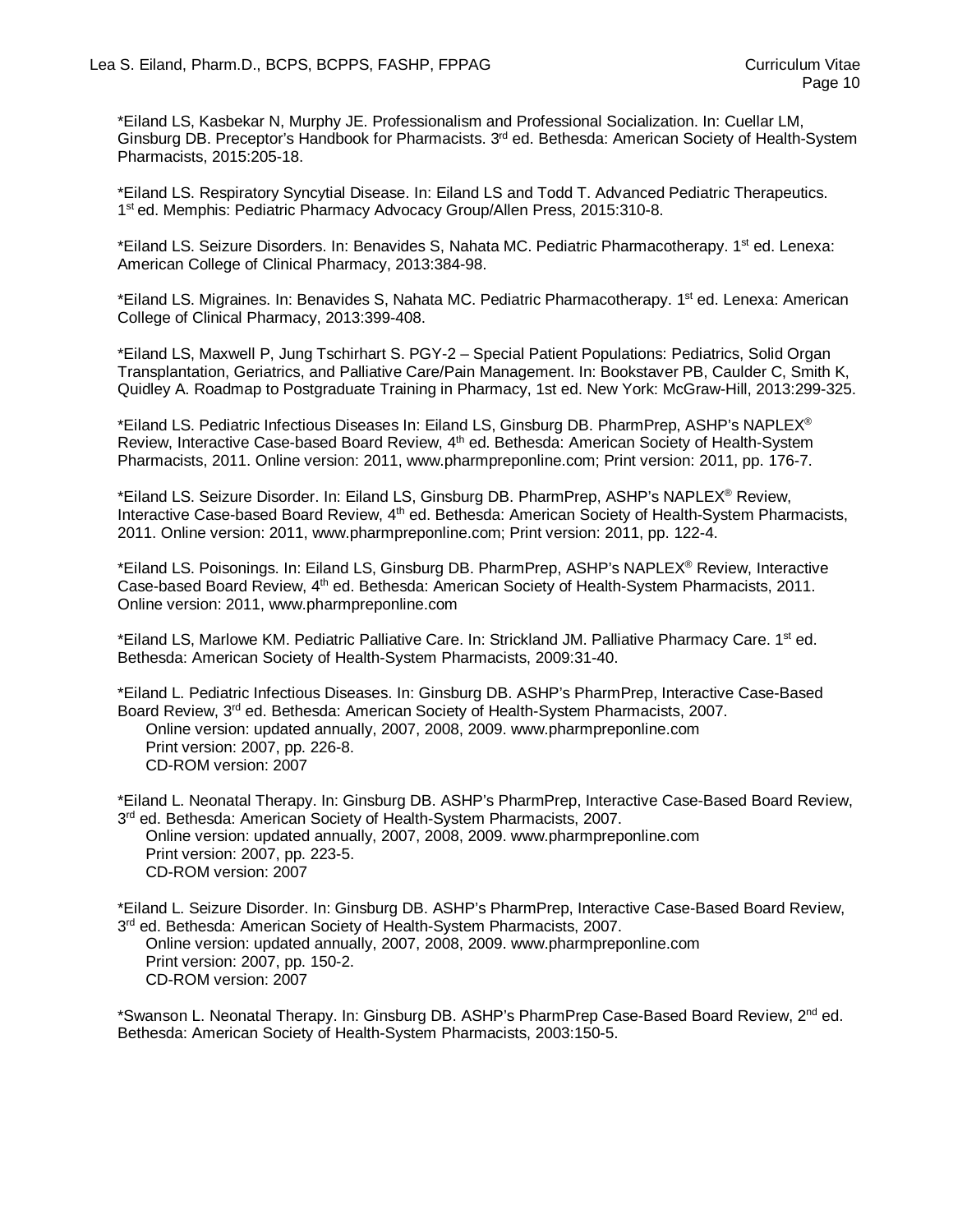#### Book Reviews

\*Eiland LS. Attention-Deficit/Hyperactivity Disorder in Children and Adults [Book Review]. Ann Pharmacother. 2008;42(1):147.

\*Eiland LS. Paediatric Drug Handling [Book Review]. Ann Pharmacother. 2007;41(7/8):1321-2.

\*Eiland LS. AHFS Drug Information Essentials, 2<sup>nd</sup> Edition [Book Review]. J Pediatr Pharmacol Ther. 2005;10(4):259-60.

#### Interviews

Eiland, Lea interviewed by Sarah Tilyou, in Tilyou S. Ketorolac effective for pain crises in sickle cell anemia. Pharmacy Practice News. 2010;37(3):4,6.

Eiland, Lea interviewed by Bruce Buckley, in Buckley B. Hospitals step up to cost-savings challenge. Pharmacy Practice News. 2009;36(7):4.

Eiland, Lea interviewed by Kate Traynor, in Traynor K. FDA investigating nonprescription cough and cold products. Am J Health-Syst Pharm. 2007;64(8):802-3.

#### Book Editorships

\*Eiland LS. Editor. In: Eiland LS, Ginsburg DB. Infectious Disease Pharmacotherapy Self Assessment. 1<sup>st</sup> ed. Bethesda: American Society of Health-System Pharmacists, 2015.

\*Eiland LS. Senior Editor. In: Eiland LS and Todd T. Advanced Pediatric Therapeutics. 1st ed. Memphis: Pediatric Pharmacy Advocacy Group/Allen Press, 2015.

\*Eiland LS. Section Editor, Neurology/Psychiatry. In: Benavides S, Nahata MC. Pediatric Pharmacotherapy. 1<sup>st</sup> ed. Lenexa: American College of Clinical Pharmacy, 2013:367-492.

\*Eiland LS. Managing Editor. In: Eiland LS and Ginsburg DB. PharmPrep, ASHP's NAPLEX® Review, Interactive Case-based Board Review, 4<sup>th</sup> ed. Bethesda: American Society of Health-System Pharmacists, 2011. PharmPrep Online Release May 2011, update sections annually through 2014.

\*Eiland LS. Section Editor, Pediatric Therapy. In: Eiland LS and Ginsburg DB. PharmPrep, ASHP's NAPLEX<sup>®</sup> Review, Interactive Case-based Board Review, 4<sup>th</sup> ed. Bethesda: American Society of Health-System Pharmacists, 2011:174-83.

\*Eiland L. Section Editor, Pediatric Therapy. In: Ginsburg DB. ASHP's PharmPrep, Interactive Case-Based Board Review, 3rd ed. Bethesda: American Society of Health-System Pharmacists, 2007:223-34.

\*Eiland LS. Associate Editor of Pharmacology. Burg FD, Ingelfinger JR, Polin RA. Gerson AA, Editors. Current Pediatric Therapy, 18th ed. Philadelphia: Saunders Elsevier, 2006.

#### **Presentations**

#### National

Malcolm DR, Eiland LS, Marlowe KF, Haack SL, Tran E. "Faculty to Faculty Mentoring: It Is Not 'One Size Fits All'." Speaker (accepted proposal) at the American Association of Colleges of Pharmacy Annual Meeting, Chicago, Illinois, July 14, 2019.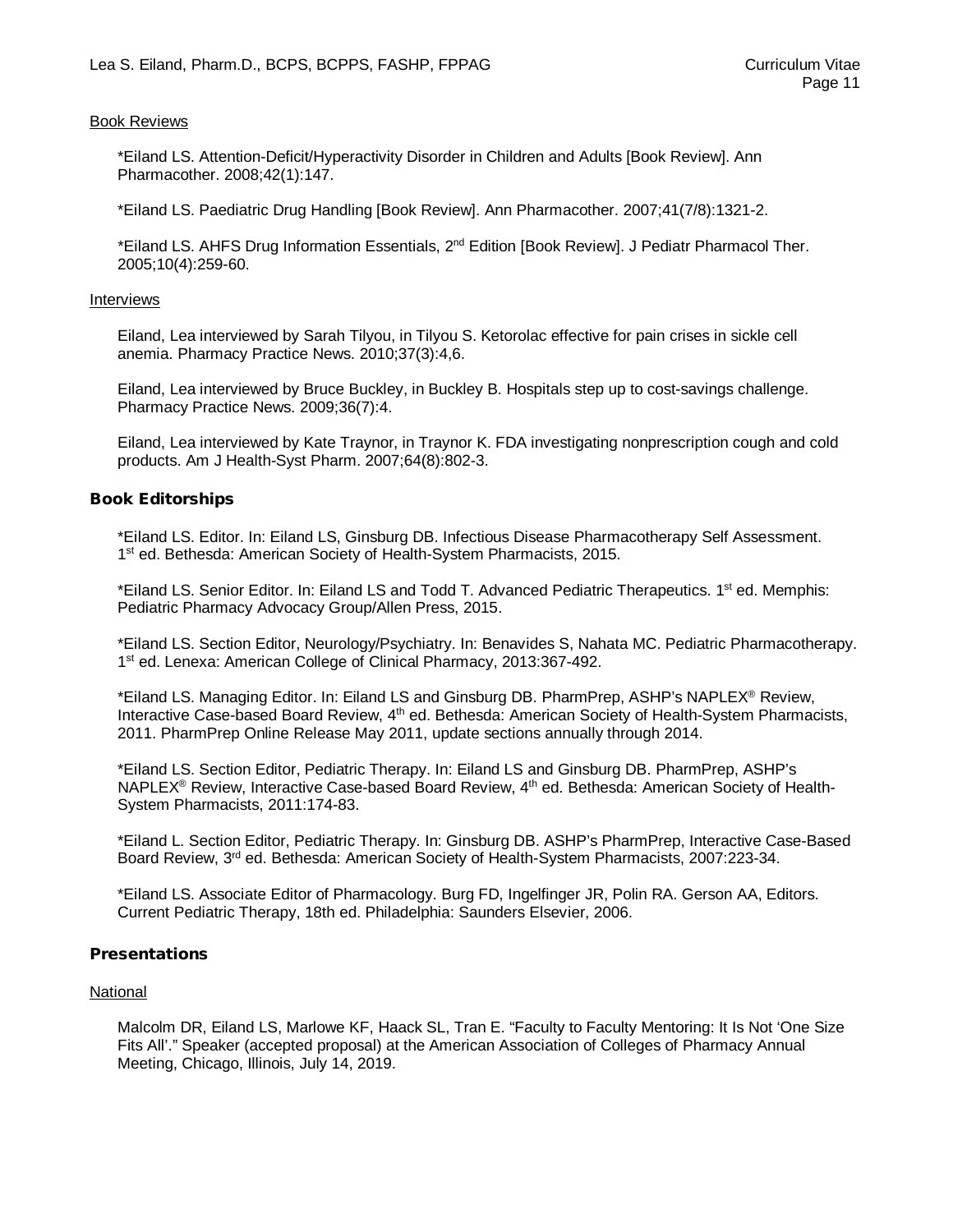Eiland LS, Gonyeau MJ. "Another Evaluation? Preparing and Conducting Meaningful Peer Teaching Evaluations." Invited Speaker at the American Association of Colleges of Pharmacy Annual Meeting Teachers Seminar, Chicago, Illinois, July 13, 2019.

"Women in Pharmacy Leadership." Invited roundtable facilitator at the American Society of Health-System Pharmacists Summer Meetings and Exhibition, Boston, Massachusetts, June 8, 2019; Denver, Colorado, June 2, 2018; Minneapolis, Minnesota, June 3, 2017.

"If I take this medication, is it safe to breastfeed?" Presentation (accepted proposal) at the Pediatric Pharmacy Advocacy Group Annual Meeting, Oklahoma City, Oklahoma, April 11, 2019.

"Women in Pharmacy Leadership." Invited roundtable facilitator at the American Society of Health-System Pharmacists Midyear Clinical Meeting and Exhibits, Anaheim, California, December 3, 2018; Las Vegas, Nevada, December 5, 2016.

Eiland LS, Hess M. "Mysteries of the Match." Invited speaker and panel participant at the American Society of Health-System Pharmacists Midyear Clinical Meeting and Exhibits, Anaheim, California, December 2, 2018; Anaheim, California, December 7, 2014; Orlando, Florida, December 8, 2013; Las Vegas, Nevada, December 2, 2012; New Orleans, Louisiana, December 4, 2011; Anaheim, California, December 6, 2010.

Eiland LS, Todd T. "Incorporating Technology into Classroom and Experiential Teaching." Presentation (accepted proposal) at the Pediatric Pharmacy Advocacy Group Annual Meeting, Salt Lake City, Utah, April 26, 2018.

Cox CD, Eiland LS. "Exploring the Peer Evaluation of Teaching: A Didactic and Experiential Perspective." Invited speaker for an American Association of Colleges of Pharmacy Webinar, February 21, 2018.

"Being Successful in Academia and Professional Organizational Leadership." Invited speaker for the 'Gems for Success: Integrating and Managing Your Life and Career' session at the American Society of Health-System Pharmacists Midyear Clinical Meeting and Exhibits, Orlando, Florida, December 4, 2017.

"Women in Pharmacy Leadership." Invited roundtable facilitator at the at the American Society of Health-System Pharmacists Leaders Conference, Chicago, Illinois, October 17, 2017.

"It is Time for the Flu Shot!" Accepted Roundtable Session at the Pediatric Pharmacy Advocacy Group Fall Meeting, Cincinnati, Ohio, September 21, 2017.

"Survival 101: How to be a Successful Off-Campus Faculty Member." Accepted Roundtable Session at the American Association of Colleges of Pharmacy Annual Meeting, Nashville, Tennessee, July 17, 2017.

"Incorporating pediatric-related concepts into a pharmacy skills laboratory course sequence." Invited oral presentation at the Pediatric Pharmacy Advocacy Group Annual Meeting, Charlotte, North Carolina, May 5, 2017.

"Purple, White and Blue: The New Meningococcal B Immunization Recommendations." Speaker (accepted proposal) for the Pediatric Pharmacy Advocacy Group Fall Conference, Tucson, Arizona, September 29, 2016.

"Connecting with the Next Generation." Invited speaker for a Pediatric Pharmacy Advocacy Group Live Webinar, January 13, 2016.

"Developing an Innovative Academic Clerkship Elective for APPE Students." Accepted Roundtable Session at the American Association of Colleges of Pharmacy Annual Meeting, National Harbor, Maryland, July 12, 2015.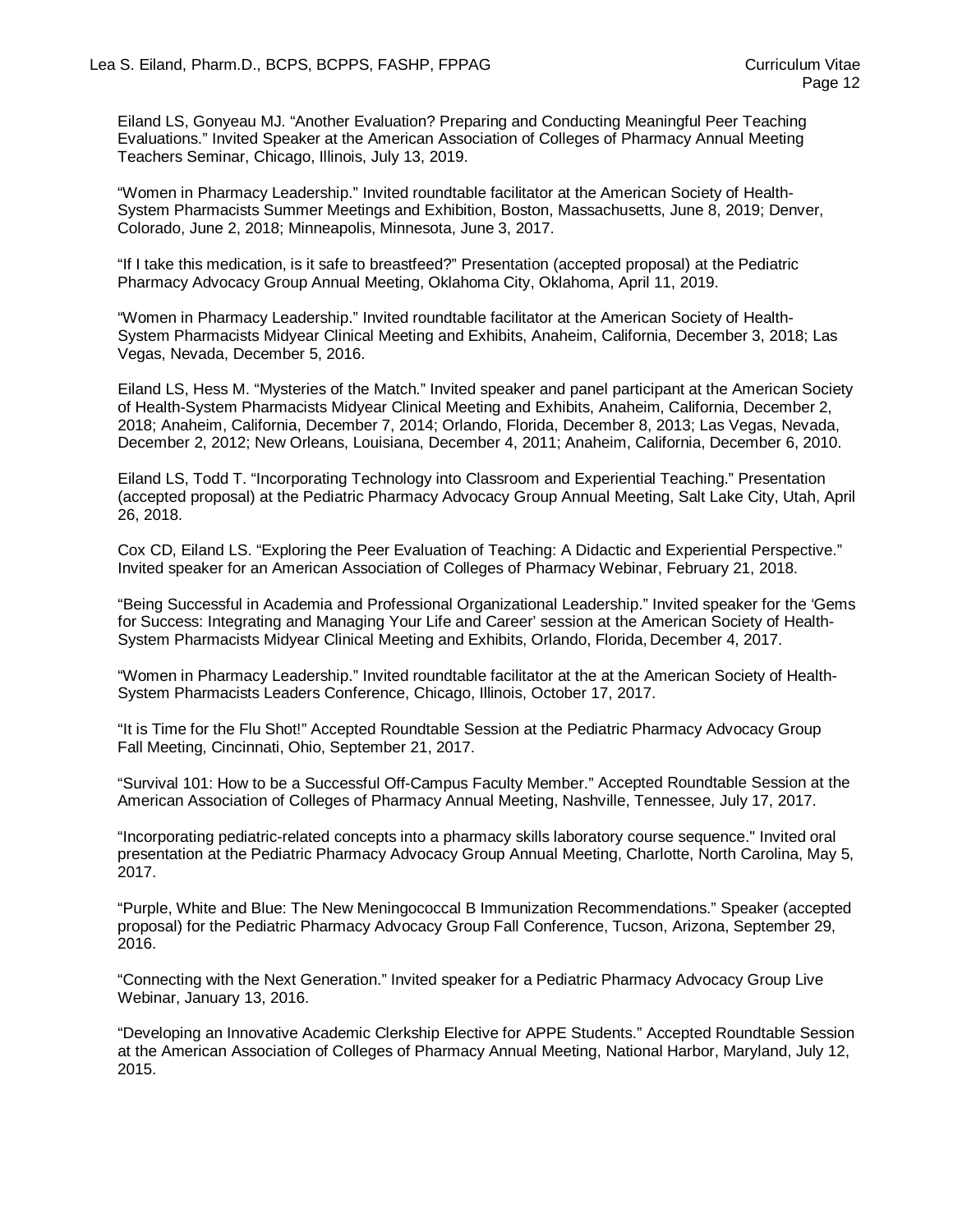"Acute Asthma." Invited speaker at the American Society of Health-System Pharmacists 2015 Pediatric Pharmacy Specialty Review Course, Denver, Colorado, June 6, 2015.

"Tips for Success! Preparing for a Board Certification Exam." Invited speaker at the American Society of Health-System Pharmacists 2015 Pediatric Pharmacy Specialty Review Course, Denver, Colorado, June 6, 2015.

"Complex Pediatric Case." Invited speaker at the American Society of Health-System Pharmacists 2014 Pharmacotherapy Specialty Review and Recertification Course, Anaheim, California, December 6, 2014; Las Vegas, Nevada, June 1, 2014.

"Immunization Update for Immunosuppressed Patients." Invited speaker at the Pediatric Pharmacy Advocacy Group Annual Conference, Nashville, Tennessee, April 30, 2014.

"Get Up-To-Date with Childhood and Adolescent Vaccinations!" Invited speaker for a Pediatric Pharmacy Advocacy Group Live Webinar, November 13, 2013.

Benner KW, Eiland LS, Huynh DD. "Critical Updates in Pediatrics, Part. 1: Guidelines on UTI, Pneumonia, and Cardiovascular Risk." Invited speaker for the American Society of Health-System Pharmacists Midyear Clinical Meeting and Exhibits, Las Vegas, Nevada, December 4, 2012.

"Development of Dynamic Mentor Teams for Junior Faculty." Accepted Roundtable Session at the American Association of Colleges of Pharmacy Annual Meeting, Kissimmee, Florida, July 16, 2012.

"Little World, Big Changes: Updating Your Knowledge in Clinical Pediatrics." Invited speaker for the American Society of Health-System Pharmacists Great eXpectations eConference, May 11, 2012.

Eiland LS, Luedtke SA, Stewart KA. "Successful Mentoring: Students, Residents and New Practitioners." Invited speaker and panel participant at the Pediatric Pharmacy Advocacy Group Annual Conference, Houston, Texas, April 21, 2012.

Zellmer WA, Allen SJ, Manolakis M, Angaran D, Eiland LS, Rinehart JR. "Ethical Dilemmas in Health-System Pharmacy: Awareness, Confidence, Courage, Action." Invited speaker and panel participant of the Joseph A. Oddis Ethics Colloquium at the American Society of Health-System Pharmacists Midyear Clinical Meeting and Exhibits, New Orleans, Louisiana, December 4, 2011.

Eiland LS. "Speed Networking Roundtable Session: Getting Involved in Pharmacy Organizations including ASHP." Invited Roundtable participant at the American Society of Health-System Pharmacists Midyear Clinical Meeting and Exhibits, New Orleans, Louisiana, December 4, 2011.

"Career Pearls Roundtable Session: Pediatrics." Invited Roundtable participant at the American Society of Health-System Pharmacists Midyear Clinical Meeting and Exhibits, Anaheim, California, December 7, 2010; Las Vegas, Nevada, December 6, 2009; Orlando, Florida, December 5, 2004.

"Career Pearls." Invited speaker and panel participant for Clinical Specialist at the American Society of Health-System Pharmacists Midyear Clinical Meeting and Exhibits, Orlando, Florida, December 5, 2010.

Eiland LS, Luedtke SA, Todd TJ, Meyers RS. "The Changing Face of the Pediatric Faculty Member." Invited speaker at the Pediatric Pharmacy Advocacy Group Annual Conference, St. Charles, Missouri, October 8, 2010.

"Ketorolac: A Treatment for Sickle Cell Crises." Invited Clinical Pearl Presentation speaker at the American Society of Health-System Pharmacists Midyear Clinical Meeting and Exhibits, Las Vegas, Nevada, December 8, 2009.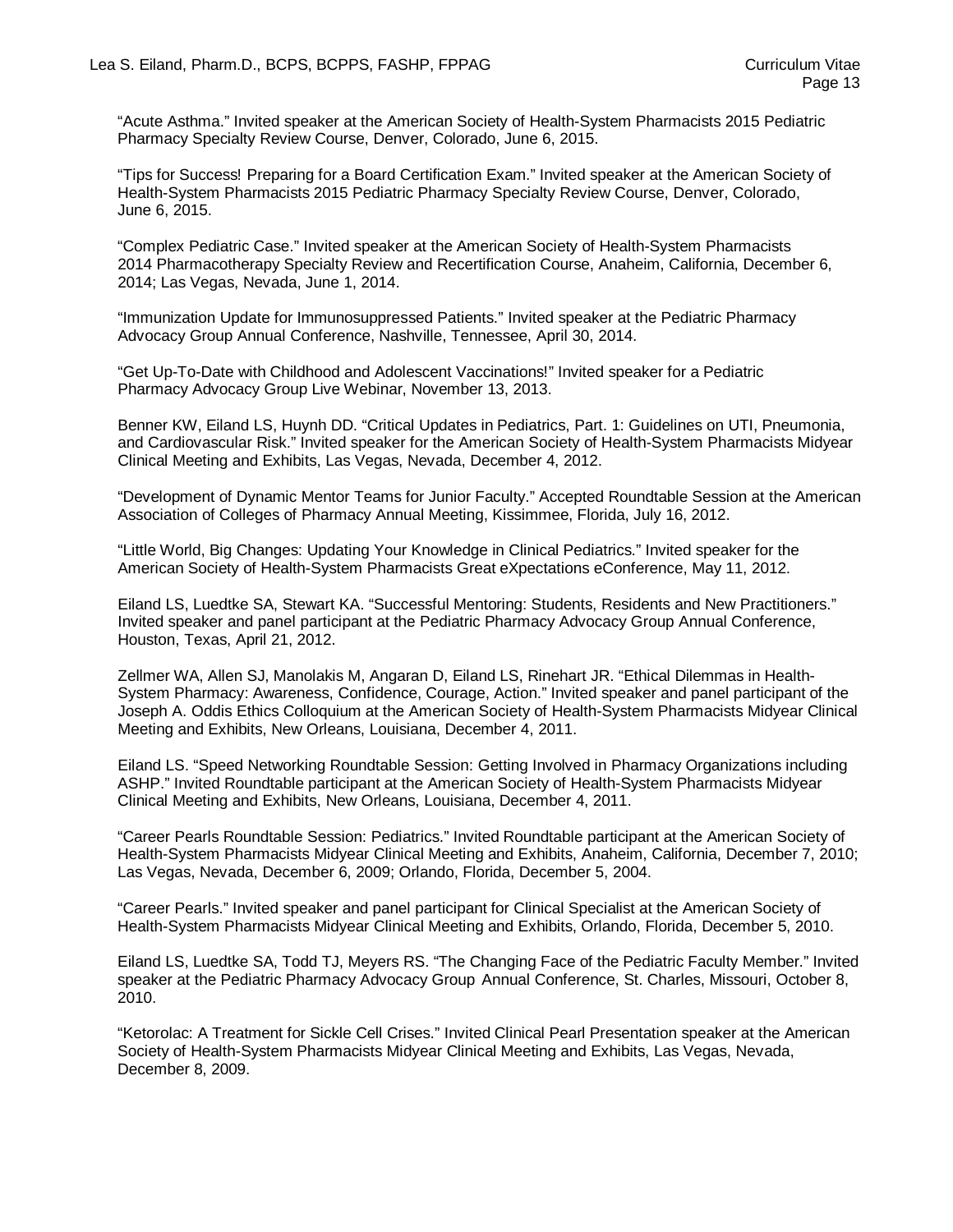"Getting Your Work Published in Pharmacy Journals and Careers in Academic Pharmacy**.**" Invited speaker for a Meet the Experts Round Table Session at the American Society of Health-System Pharmacists Midyear Clinical Meeting and Exhibits, Las Vegas, Nevada, December 8, 2009.

"Parlaying Career Opportunities into Academic Achievements." Invited speaker by the American Association of Colleges of Pharmacy for the 'Strategies for a Winning Career in Academic Pharmacy' session at the American Society of Health-System Pharmacists Midyear Clinical Meeting and Exhibits, Las Vegas, Nevada, December 8, 2009.

Eiland LS, Stowe CD. "Your First Position - Getting off on the Right Foot and Finding Balance." Special Session for Residents and New Practitioners. Invited speaker at the Pediatric Pharmacy Advocacy Group Specialty Conference for Neonatal and Pediatric Critical Care, Little Rock, Arkansas, April 27, 2008.

"Respiratory Syncytial Virus: Diagnoses, Treatment and Prevention." Invited speaker at the Pediatric Pharmacy Advocacy Group Specialty Conference for Neonatal and Pediatric Critical Care Pre-Conference, Little Rock, Arkansas, April 25, 2008.

"Big 'O' for Gastro." Invited Clinical Pearl Presentation speaker at the American Society of Health-System Pharmacists Midyear Clinical Meeting and Exhibits, Orlando, Florida, December 7, 2004.

"Exciting Career Paths in Health-System Pharmacy." Invited Career Panel participant at the American Society of Health-System Pharmacists Midyear Clinical Meeting and Exhibits, Orlando, Florida, December 5, 2004.

"Antibiogram in the PICU." Invited Platform Presentation at the Pediatric Pharmacy Advocacy Group Annual Conference, St. Petersburg, Florida, October 8, 2004. Abstract published: J Pediatr Pharmacol Ther. 2004;9(2):138.

#### Regional

Eiland LS. "The Personal, Patient, and Professional Aspects of Burnout." Mississippi Society of Health-System Pharmacists Annual Meeting, Oxford, Mississippi, July 26, 2019.

Benner K, Eiland LS. "Success with Interviewing." Invited speaker for the Alabama Society of Health-System Pharmacists Annual Clinical Meeting Student Session, Birmingham, Alabama, October 4, 2018.

"Achieving a Resilient and Thriving Pharmacy Workforce." Invited keynote speaker for the Midwest Pharmacy Residency Conference, Omaha, Nebraska, May 10, 2018.

"ASHP Update: Current Issues in Pharmacy Practice." Invited speaker for the Mississippi Society of Health-System Pharmacists Annual Meeting, Oxford, Mississippi, July 22, 2017.

"Preparation for the Residency Process." Invited speaker for the Mississippi Society of Health-System Pharmacists Annual Meeting Student Session, Oxford, Mississippi, July 21, 2017.

"Use your Minions Wisely." Invited webinar speaker for the Annual Southwestern States Residency Conference, Tucson, Arizona, June 8, 2017.

"Use your Minions Wisely." Invited speaker for the inaugural Northwestern States Regional Conference: Residents and Preceptors, Portland, Oregon, May 13, 2017.

"Get Caught Up with Pediatric Vaccines." Invited speaker for the Mississippi Nurses Association Advanced Practice Registered Nurse Spring Conference, Oxford, Mississippi, April 21, 2017.

"ASHP Update: Current Issues in Pharmacy Practice." Invited Speaker for the Pennsylvania Society of Health-System Pharmacists Annual Assembly, King of Prussia, Pennsylvania, October 13, 2016.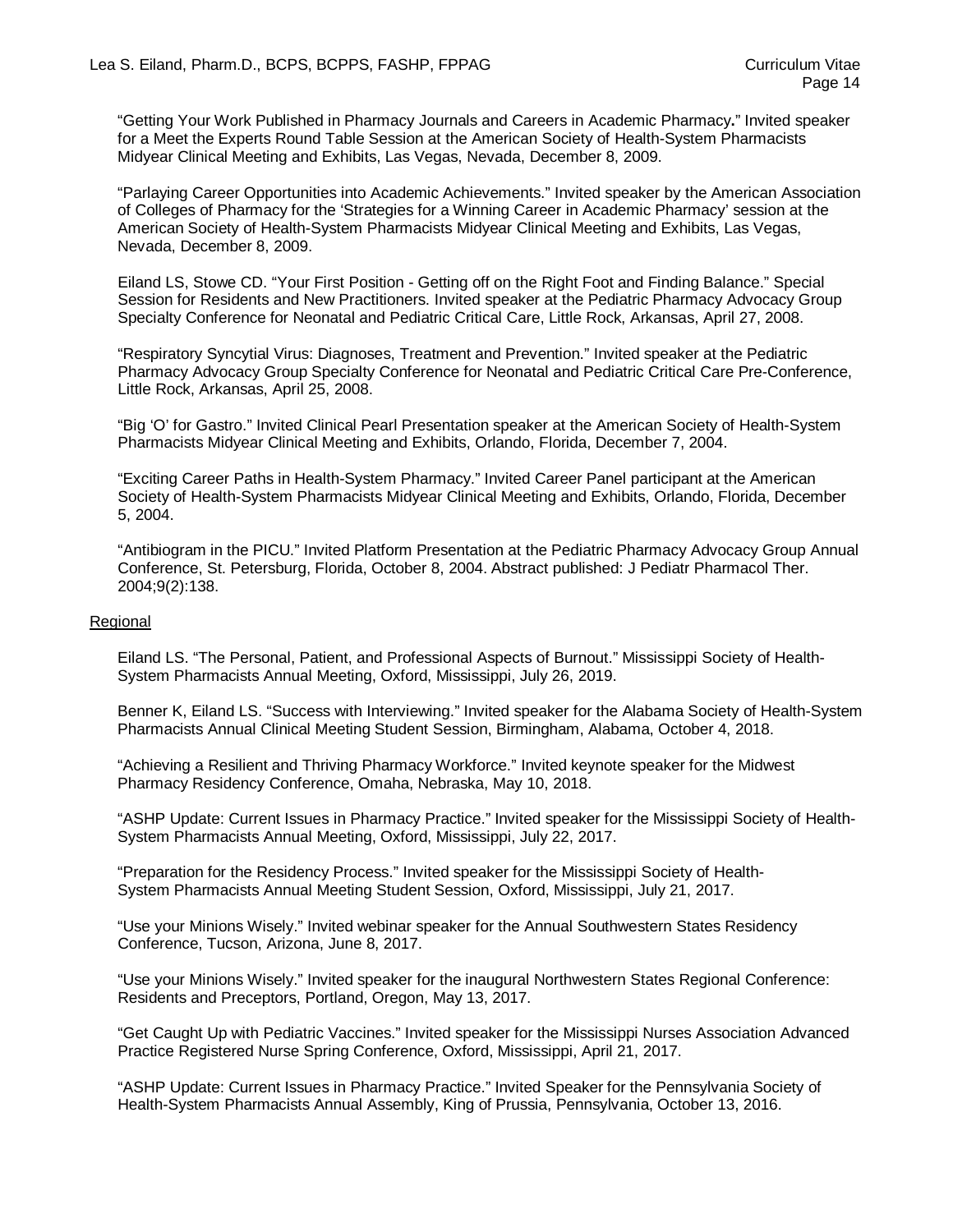""Connecting" with the New Generations in Today's Workplace." Invited speaker for Auburn University Harrison School of Pharmacy Preceptor CE Program, Auburn, Mobile, Birmingham and Huntsville (Videoconference), Alabama, September 11, 2016.

"Where Do I Start? Selecting an Anticonvulsant for Pediatric Patients." Invited speaker for the Mississippi Nurses Association Advanced Practice Registered Nurse Spring Conference, Meridian, Mississippi, April 23, 2016.

"Anticonvulsant Considerations in Pediatric Seizure Disorders." Invited Speaker for the Greater New York Hospital Association Services Pharmacy Continuing Education Program Live Webinar, New York State, November 19, 2015.

"Medication Use During Preconception and Pregnancy." Invited speaker for the Mississippi Nurses Association Pharmacology Summit, Ridgeland, Mississippi, August 7, 2015.

"Medication Use During Preconception and Pregnancy." Invited speaker for the Mississippi Society of Health-System Pharmacists Annual Meeting, Biloxi, Mississippi, July 31, 2015.

"Appropriate Antibiotic Use in the Pediatric Patient." Invited speaker for the Mississippi Nurses Association Pediatric Seminar, Flowood, Mississippi, June 26, 2015.

"ASHP Update: Current Issues in Pharmacy Practice." Invited speaker for the Alabama Society of Health-System Pharmacists Summer Meeting and Exhibit Show, Pensacola Beach, Florida, May 31, 2015.

"The Atopy Triad in Children: A Focus on Therapies." Invited speaker for Auburn University Harrison School of Pharmacy Spring CE Program, Auburn, Alabama, March 15, 2015.

Eiland LS, Kelley KW. "Preconception through Postpartum: Managing medications and diseases in Pregnancy." Invited speaker for Auburn University Harrison School of Pharmacy Spring CE Program, Auburn, Alabama, March 15, 2015.

"Pediatric Cough and Colds: What should we do?" Invited speaker for Auburn University Harrison School of Pharmacy Spring CE Program, Auburn, Mobile, and Birmingham (Videoconference), Alabama, April 7, 2013.

"Vaccinations: Up-to-date or need a catch up?" Invited speaker for Auburn University Harrison School of Pharmacy Summer CE Program, Auburn, Mobile, and Birmingham (Videoconference), Alabama, July 22, 2012.

"Drugs in Pregnancy: What to Use and What to Avoid." Invited speaker for Auburn University Harrison School of Pharmacy Summer CE Program, Auburn, Mobile, Birmingham and Huntsville (Videoconference), Alabama, July 23, 2011.

Eiland LS, Kelley KW. "Precepting: Review of Law and General Tips." Invited speaker for the Alabama Society of Health-System Pharmacists Preceptor Conference, Birmingham, Alabama, November 22, 2010.

"Interviewing Tips and Mock Interviews." Invited speaker for the Alabama Society of Health-System Pharmacists Clinical Seminar Student Session, Birmingham, Alabama, October 22, 2010.

"Legislative Update." Invited speaker for the Alabama Society of Health-System Pharmacists Summer Meeting and Exhibit Show, Sandestin, Florida, June 18, 2008.

"Pediatric Update: Otitis Media and Asthma." Invited speaker for Auburn University Harrison School of Pharmacy Summer CE Program, Auburn and Mobile (Videoconference), Alabama, July 29, 2007.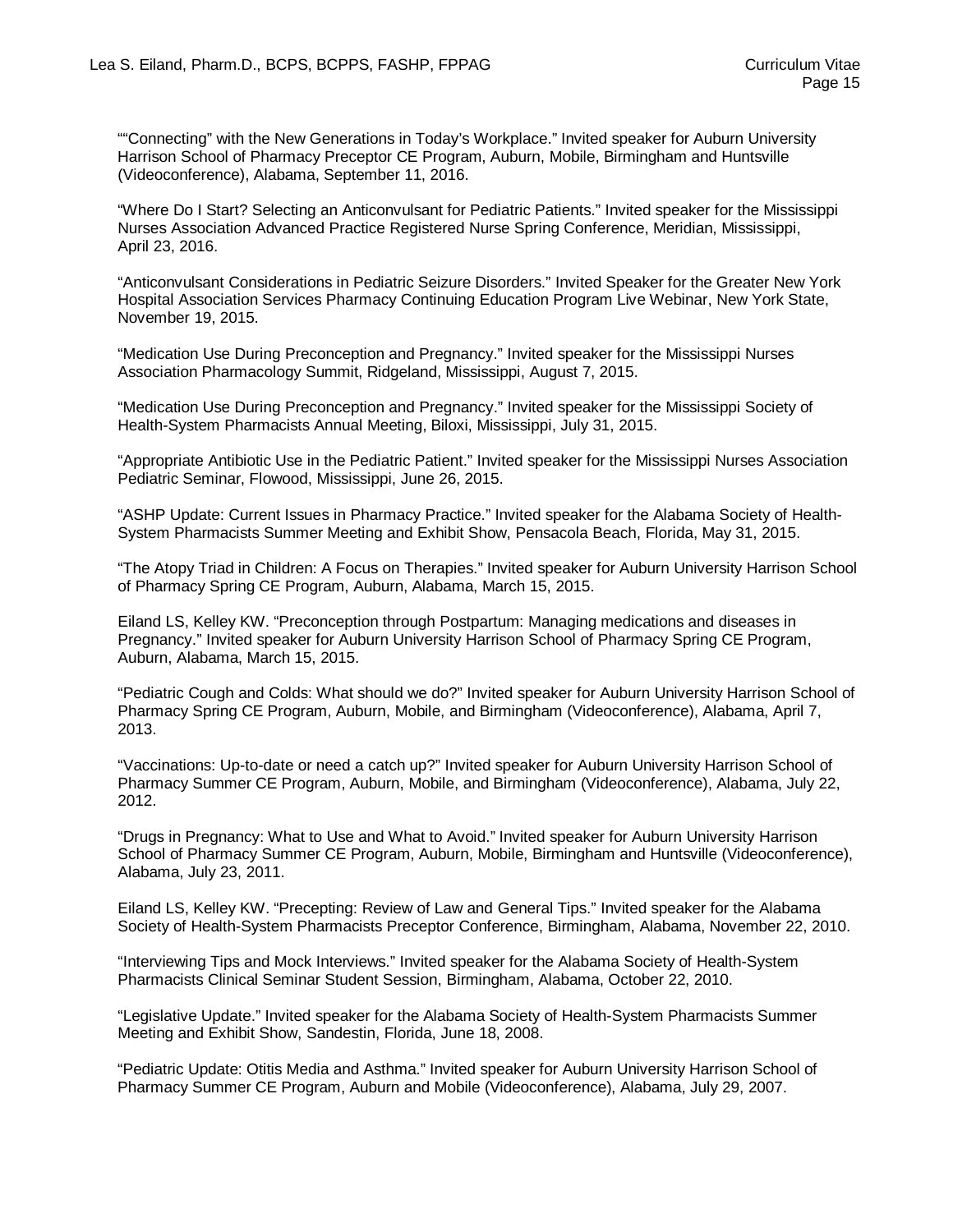"Clinical Pearls for Precepting Students." Invited speaker for the Alabama Society of Health-System Pharmacists Preceptor Conference, Birmingham, Alabama, November 20, 2006.

"Attention-Deficit/Hyperactivity Disorder: Update in Therapeutics." Invited speaker for the Alabama Society of Health-System Pharmacists Summer Meeting and Exhibit Show, Point Clear, Alabama, June 28, 2004.

"Pediatric Pharmacotherapy for the Summer Season." Invited speaker for Auburn University Harrison School of Pharmacy Summer CE Program, Gulf Shores, Alabama, August 10, 2003 and Huntsville, Alabama, July 20, 2003.

"The Use of Newer Anticonvulsants in the Pediatric Population." Invited speaker for the Alabama Society of Health-System Pharmacists Clinical Seminar, Birmingham, Alabama, October 24, 2002.

"Theophylline Dosing Based Upon the Age of a Neonate." Presentation at ALCALDE XVI, Southwest Leadership Conference, Galveston, Texas, April 13, 2002.

#### Local

"Advances in our Pediatric Toolbox." Invited speaker for the University of Alabama at Birmingham School of Medicine, Huntsville Regional Medical Campus Grand Rounds, Huntsville, Alabama, February 27, 2018.

"ASHP: Celebrating 75 years." Invited webinar speaker for the University of Texas at Tyler Student Society of Health-System Pharmacy Chapter, Tyler, Texas, October 30, 2017.

"One Health: Many Leaders." Invited panelist for the faculty track panel of the Auburn University Women's Leadership Development Workshop, Auburn University College of Veterinary Medicine, Auburn, Alabama, October 14, 2017.

"Key Issues on Medications for Psych Conditions in Pediatric Patients." Invited speaker for the University of Alabama at Birmingham School of Medicine, Huntsville Regional Medical Campus, Division of Pediatrics Faculty, Huntsville, Alabama, February 17, 2016.

Wright B, Eiland LS, McCreary E. "The State of Alabama." Invited speaker for Auburn University Harrison School of Pharmacy Professional Seminar Series, Auburn, Alabama, November 14, 2014.

Eiland LS, Knight PA. "IV and Oral Rehydration in Pediatric Patients" Invited speaker for the University of Alabama at Birmingham School of Medicine, Huntsville Regional Medical Campus, Family Medicine Residency Noon Conference, Huntsville, Alabama, February 27, 2014.

"Pediatric Infectious Disease Update." Invited speaker for the University of Alabama at Birmingham School of Medicine, Huntsville Regional Medical Campus, Family Medicine Residency Noon Conference, Huntsville, Alabama, October 31, 2013; December 5, 2013; June 3, 2009; April 20, 2007; April 8, 2005.

Achey T, Eiland LS. "Advancing Pharmacy Practice: The Pharmacy Practice Model Initiative. Defining and Advocating the Role of Students." Invited speaker for Auburn University Harrison School of Pharmacy Professional Seminar Series, Auburn, Alabama, April 5, 2013.

"Hopes of Reinventing the Old for ADHD Management." Invited speaker for the University of Alabama at Birmingham School of Medicine, Huntsville Regional Medical Campus Grand Rounds, Huntsville, Alabama, February 7, 2012.

"Update in Vancomycin Dosing Strategies." Invited speaker for Huntsville Hospital Pediatric Grand Rounds; Huntsville Hospital, Huntsville, Alabama, September 10, 2010.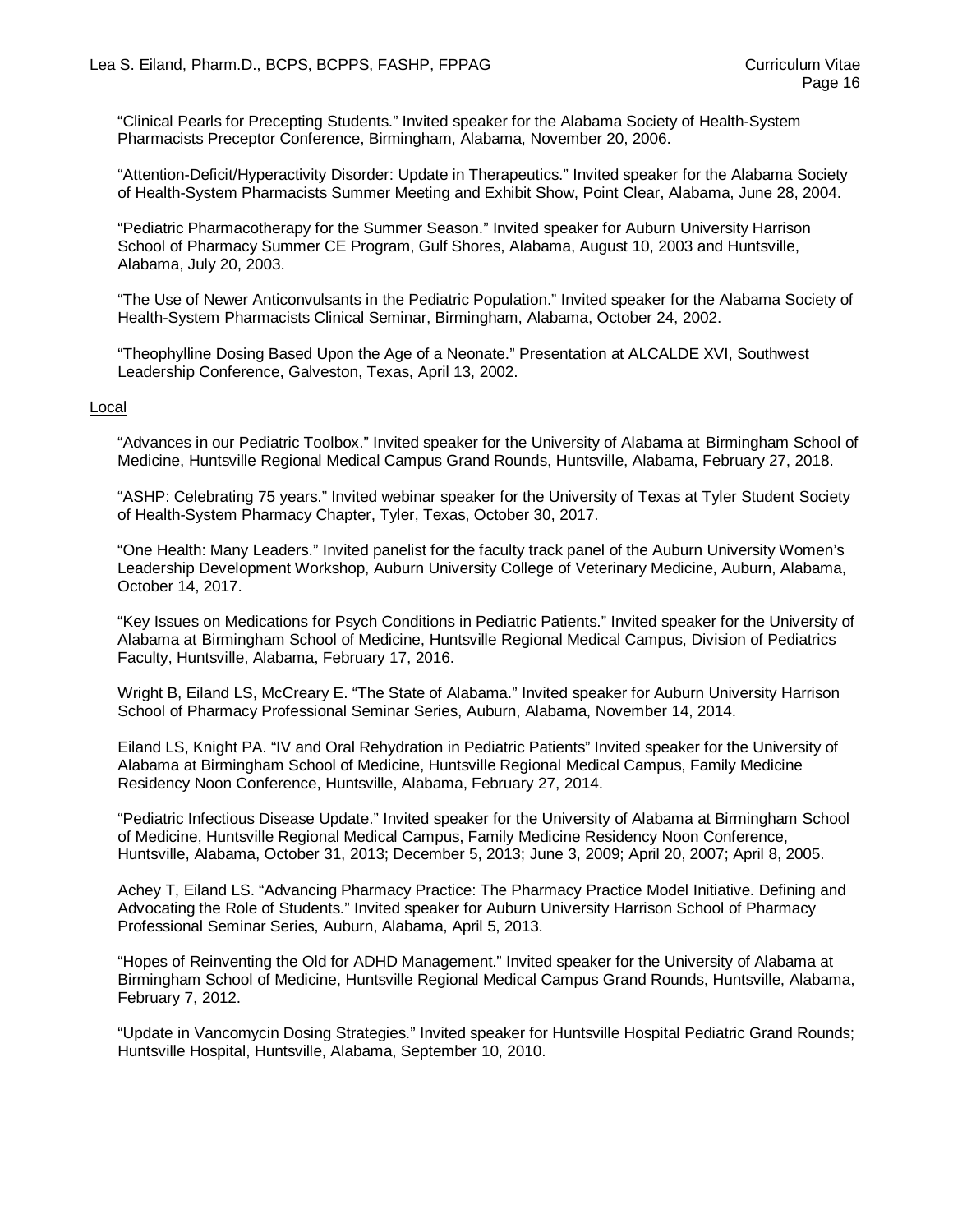"Vaccinations: Practical Recommendations." Invited speaker for the University of Alabama at Birmingham School of Medicine, Huntsville Regional Medical Campus, Third Year Medical School Student Dean's Conference, Huntsville, Alabama, March 29, 2010.

Eiland LS, Andrus MR. "Involving Students and Residents in Scholarship." Invited speaker for Huntsville Hospital Pharmacy Department Staff Development, Huntsville Hospital, Huntsville, Alabama, April 9, 2009.

"Proper Use of Asthma Devices." Invited speaker for the University of Alabama at Birmingham School of Medicine, Huntsville Regional Medical Campus, Family Medicine Residency Noon Conference, Huntsville, Alabama, October 23, 2008.

"Drugs in Breastfeeding." Invited speaker for the University of Alabama at Birmingham School of Medicine, Huntsville Regional Medical Campus, Family Medicine Residency Noon Conference, Huntsville, Alabama, March 21, 2008.

"Pediatric Pharmacy." Invited speaker for Auburn University Harrison School of Pharmacy Professional Seminar Series, Auburn, Alabama, January 11, 2008; January 23, 2004.

"Migraine in the Pediatric Population." Invited speaker for the University of Alabama at Birmingham School of Medicine, Huntsville Regional Medical Campus Grand Rounds, Huntsville, Alabama, November 6, 2007.

"Another Shot? A Vaccine Update." Invited speaker for the University of Alabama at Birmingham School of Medicine, Huntsville Regional Medical Campus Grand Rounds, Huntsville, Alabama, December 12, 2006.

"Attention-Deficit/Hyperactivity Disorder: Update in Therapeutics." Invited speaker for the University of Alabama at Birmingham School of Medicine, Huntsville Regional Medical Campus, Family Medicine Residency Noon Conference, Huntsville, Alabama, August 31, 2006; March 19, 2004.

"Drugs and Pregnancy." Invited speaker for the University of Alabama at Birmingham School of Medicine, Huntsville Regional Medical Campus, Family Medicine Residency Noon Conference, Huntsville, Alabama, August 21, 2006.

"Cystic Fibrosis: A Refresher and Update." Invited speaker for Huntsville Hospital Pharmacy Department Staff Development, Huntsville Hospital, Huntsville, Alabama, April 11 and 13, 2006.

"Pediatric TPNs: How to do!" Invited speaker for Huntsville Hospital Pharmacy Department Staff Development, Huntsville Hospital, Huntsville, Alabama, May 12, 2005.

Salazar ML. Eiland LS. "Tuberculous Meningitis: A Case Presentation." Invited speaker for Huntsville Hospital Pediatric Grand Rounds; Huntsville Hospital, Huntsville, Alabama, September 29, 2004.

"New Drug Update." Invited speaker for Huntsville Hospital, Pharmacotherapy Update, Huntsville Hospital, Huntsville, Alabama, September 10, 2004.

"Salmeterol-Safety in Asthma." Invited presenter, Pediatric Journal Club, University of Alabama at Birmingham School of Medicine, Huntsville Regional Medical Campus, Division of Pediatrics, Huntsville, Alabama, February 3, 2004.

"Respiratory Syncytial Virus." Invited speaker for Huntsville Hospital Pharmacy Department Continuing Education, Huntsville Hospital, Huntsville, Alabama, January 8, 2004.

"Attention-Deficit/Hyperactivity Disorder: Update in Therapeutics." Invited speaker for the University of Alabama at Birmingham School of Medicine, Huntsville Regional Medical Campus Grand Rounds, Huntsville, Alabama, September 18, 2003.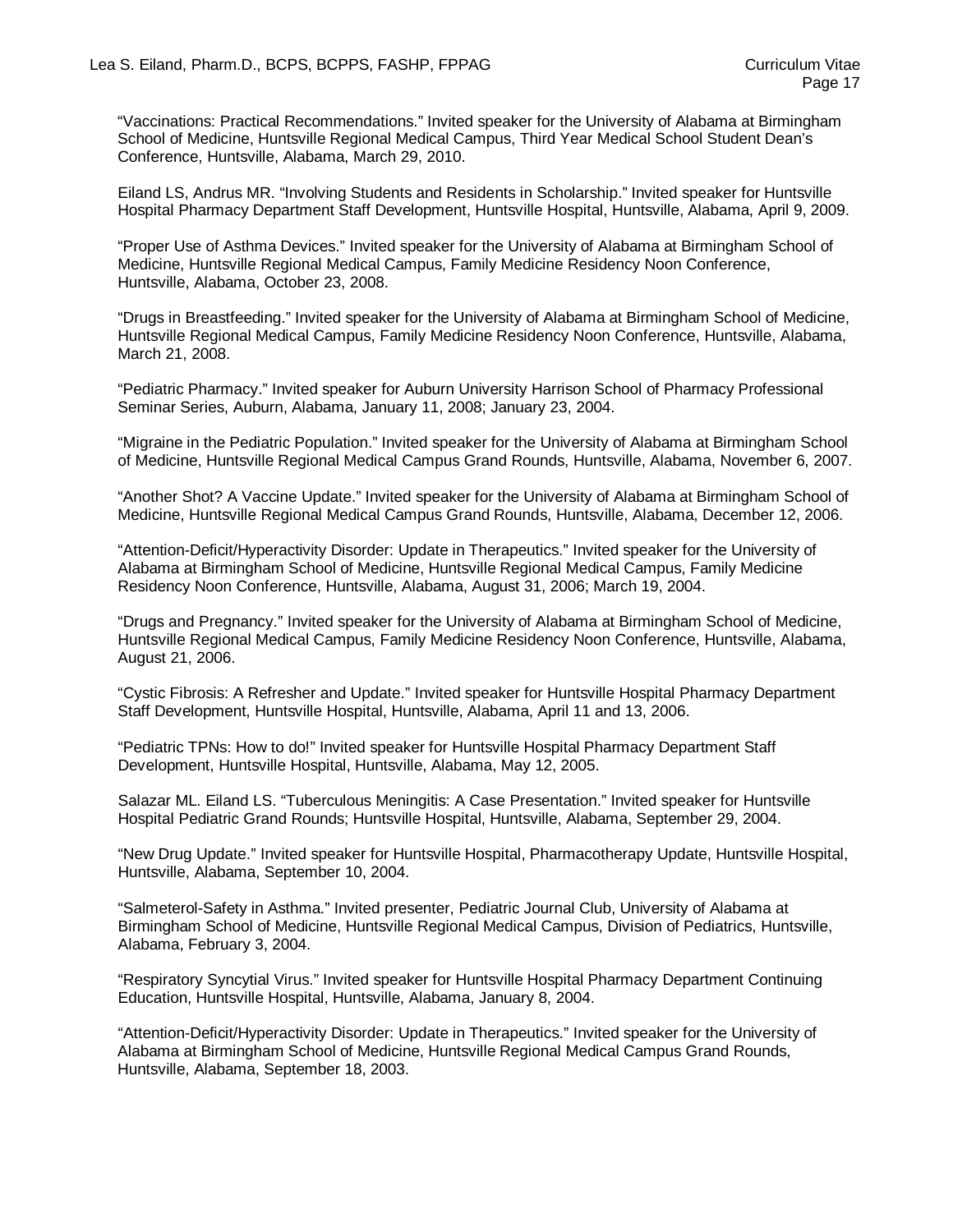"Attention-Deficit/Hyperactivity Disorder: Update in Therapeutics." Invited speaker for Huntsville Hospital Pediatric Grand Rounds, Huntsville Hospital, Huntsville, Alabama, May 30, 2003.

"Aspirin Therapy for Kawasaki's Disease." Invited presenter, Pediatric Journal Club. University of Alabama at Birmingham School of Medicine, Huntsville Regional Medical Campus, Division of Pediatrics, Huntsville, Alabama, April 1, 2003.

#### Poster Presentations and Published Abstracts (\* denotes peer-reviewed)

\*Chung AM, Eiland LS. Enhancing student understanding of pediatric patients by incorporating a longitudinal service project into a pediatric elective. Poster Presentation at the Pediatric Pharmacy Advocacy Group Annual Meeting, Oklahoma City, Oklahoma, April 12, 2019.

\*Russell J, Boyer A, Eiland LS, Chung AM. Characterization of Pediatric Education within Pharmacy School Curricula. Poster Presentation at the American Society of Health-System Pharmacists Midyear Clinical Meeting and Exhibits, Anaheim, California, December 3, 2018. Encore: Pediatric Pharmacy Advocacy Group Annual Meeting, Oklahoma City, Oklahoma, April 12, 2019.

\*Coole M, Eiland LS. Student Teaching in the Classroom: A Student Perspective. Poster Presentation at the American Society of Health-System Pharmacists Midyear Clinical Meeting and Exhibits, Anaheim, California, December 3, 2018.

\*Whitmore M, Lawrence S, Newton E, Chung AM, Eiland LS. A Retrospective Review of Quetiapine for Delirium in the Pediatric Intensive Care Unit. Poster Presentation at the American Society of Health-System Pharmacists Midyear Clinical Meeting and Exhibits, Anaheim, California, December 3, 2018.

\*Eiland LS, Staton A, Stevenson L. A Pilot Activity of Providing an Academic APPE Elective Via Videoconferencing. Poster presentation at the American Association of Colleges of Pharmacy Annual Meeting and Seminars, Boston, Massachusetts, July 23, 2018. Abstract published: Am J Pharm Educ. 2018;82(5):494.

\*Helmer A, Hester EK, Kelley KW, Eiland LS. Revising an Experiential Peer-Evaluation Form to Evaluate Preceptor, Practice Site, and Student Activities. Poster presentation at the American Association of Colleges of Pharmacy Annual Meeting and Seminars, Boston, Massachusetts, July 23, 2018. Abstract published: Am J Pharm Educ. 2018;82(5):529-30.

\*Eiland LS, Helmer A, Kelley KW, Hester EK. Re-Designing Classroom Peer-Evaluation Tools to Strengthen the Peer-Review Process. Poster presentation at the American Association of Colleges of Pharmacy Annual Meeting and Seminars, Boston, Massachusetts, July 23, 2018. Abstract published: Am J Pharm Educ. 2018;82(5):529.

\*Wright B, Fowlin J, Eiland LS. Faculty and Student Perspectives on Collaborative Design and Teaching in an Integrated Curriculum. Poster presentation at the American Association of Colleges of Pharmacy Annual Meeting and Seminars, Boston, Massachusetts, July 23, 2018. Abstract published: Am J Pharm Educ. 2018;82(5):513.

\*Chung AM, Eiland LS. Development, Implementation and Evaluation of a Restructured Community Based Pediatric Elective. Poster presentation at the Pediatric Pharmacy Advocacy Group Annual Meeting, Salt Lake City, Utah, April 27, 2018. Abstract published: J Pediatr Pharmacol Ther. 2018;23(3):258.

\*Chung AM, Eiland LS. Current Designs of Pediatric Elective Courses in Schools of Pharmacy. Poster presentation at the Pediatric Pharmacy Advocacy Group Annual Meeting, Salt Lake City, Utah, April 27, 2018. Abstract published: J Pediatr Pharmacol Ther. 2018;23(3):259.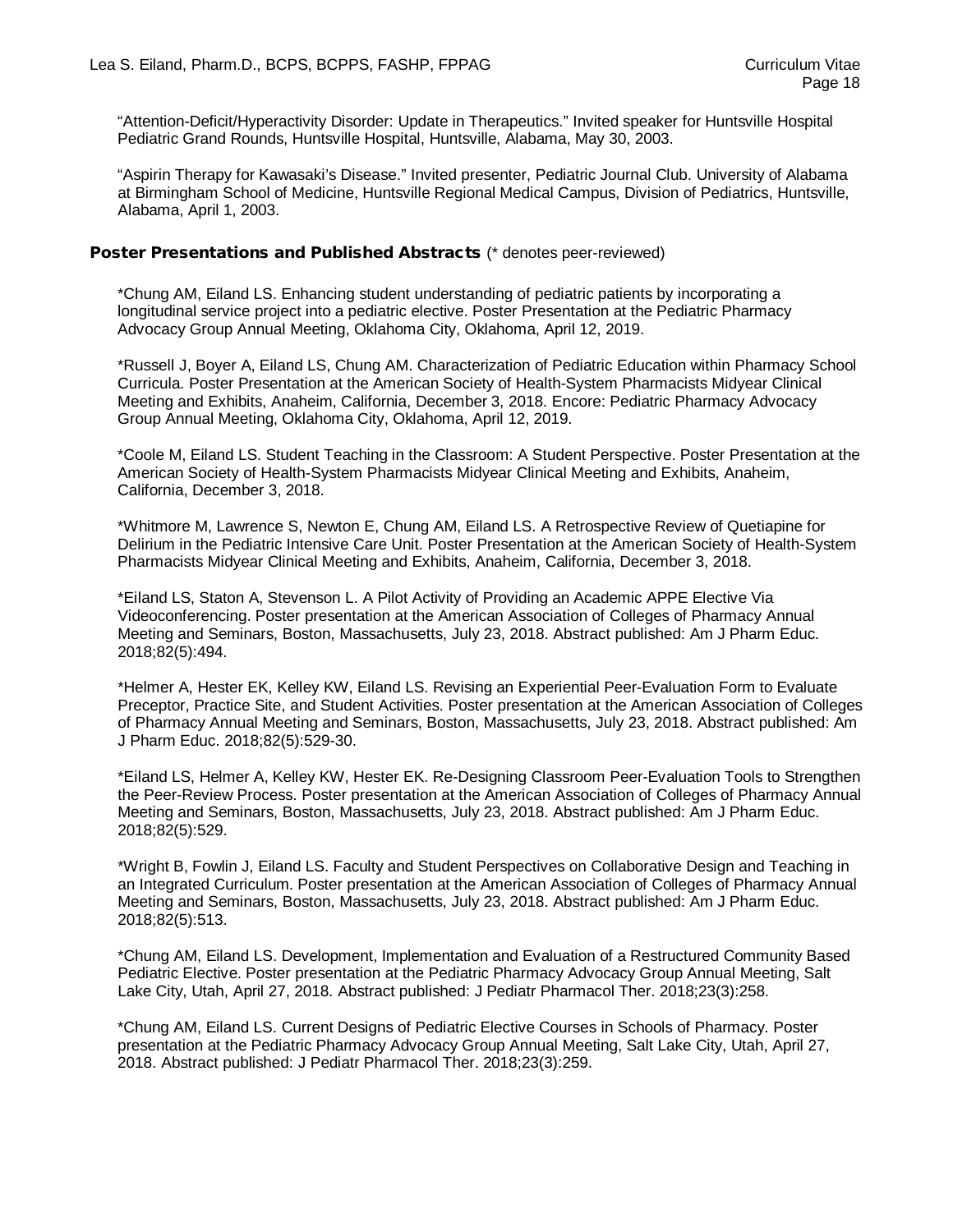\*Smithson M, Kimberlin D, Eiland L, Abston P. When All Else Fails: A Case for Doxycycline in Pertussis. American Federation for Medical Research Southern Regional Meeting, New Orleans, Louisiana, February 22, 2018. Encore: 1st Annual UAB Huntsville Regional Campus Research Conference, Huntsville, Alabama, April 3, 2018.

\*Eiland LS. Students' Perceptions of Using a Key Point Outline to Prepare for Class Discussions. Poster presentation at 2018 Conversations in Celebration of Teaching, Auburn University, Auburn, Alabama, January 26, 2018.

\*Hutchison AM, Eiland LS. Incorporating Older Adult Concepts into a Pharmacy Skills Laboratory Course Sequence. Poster presentation at the American Society of Consultant Pharmacists Annual Meeting, Kissimmee, Florida, November 3, 2017.

\*Ziglar M, Eiland LS. Enhancing Student Learning by Incorporating Technology into Active Learning. Poster presentation at the Alabama Society of Health-System Pharmacists Annual Meeting, Birmingham, Alabama, September 29, 2017. Abstract published: InPharmative Quarterly: AlSHP Clinical e-Journal. 2017;3(4):11. Encore Presentation: American Society of Health-System Pharmacists Midyear Clinical Meeting and Exhibits, Orlando, Florida, December 4, 2017.

\*Eiland LS, Hutchison AM. Incorporating Pediatric-Related Concepts into a Pharmacy Skills Laboratory Course Sequence. Poster presentation at the Pediatric Pharmacy Advocacy Group Annual Meeting, Charlotte, North Carolina, May 5, 2017. Abstract published: J Pediatr Pharmacol Ther. 2017;22(2):151.

\*Todd A, Hoffman F, Olivier E, Chung A, Eiland LS. Systematic Characterization of Pediatric Elective Course. Poster Presentation at the American Society of Health-System Pharmacists Midyear Clinical Meeting and Exhibits, Las Vegas, Nevada, December 6, 2016.

Eiland L, Jungnickel P, Gann L, Gaillard P. Determining Predictors of Academic Success Using Student Admissions Data. The 2016 US-Thai Pharmacy Education Consortium Meeting, Khon Kaen, Thailand, June 2016. Abstract published: Isan Journal of Pharmaceutical Sciences. 2016;12(Supplement April-June):119. \*Encore Presentation: School poster presentation at the American Association of Colleges of Pharmacy Annual Meeting and Seminars, Anaheim, California, July 23, 2016. Abstract published: Am J Pharm Educ. 2016;80(5):131.

\*Eiland LS. Characteristics of Pediatric Clinical Interventions Documented by Faculty and Students Throughout a State. Poster presentation at the Pediatric Pharmacy Advocacy Group Annual Meeting, Atlanta, Georgia, April 29, 2016. Abstract published: J Pediatr Pharmacol Ther. 2016;21(3):271.

\*Carrell LW, Andrus MR, Stevenson TL, Eiland LS. Impact Analysis of Interventions by Fourth Year Student Pharmacists in Affiliated Practice Sites during Advanced Pharmacy Practice Experiences. Poster Presentation at the American Society of Health-System Pharmacists Midyear Clinical Meeting and Exhibits, New Orleans, Louisiana, December 9, 2015.

\*Andrus MR, Eiland LS, Stevenson TL. Documentation of Clinical Interventions during APPEs by Students who Accept Residencies after Graduation. Poster presentation at the American College of Clinical Pharmacy Global Conference on Clinical Pharmacy, San Francisco, CA, October 21, 2015. Abstract Published: Pharmacotherapy. 2015;35(11):e184.

\*Eiland LS, Stevenson TL, Andrus MR. Current Use and Perceptions of Clinical Intervention Databases by Pharmacy Graduates. Poster presentation at the American Association of Colleges of Pharmacy and Association of Faculties of Pharmacy of Canada Annual Meeting, National Harbor, MD, July 12, 2015. Abstract Published: Am J Pharm Educ. 2015;79(5):12.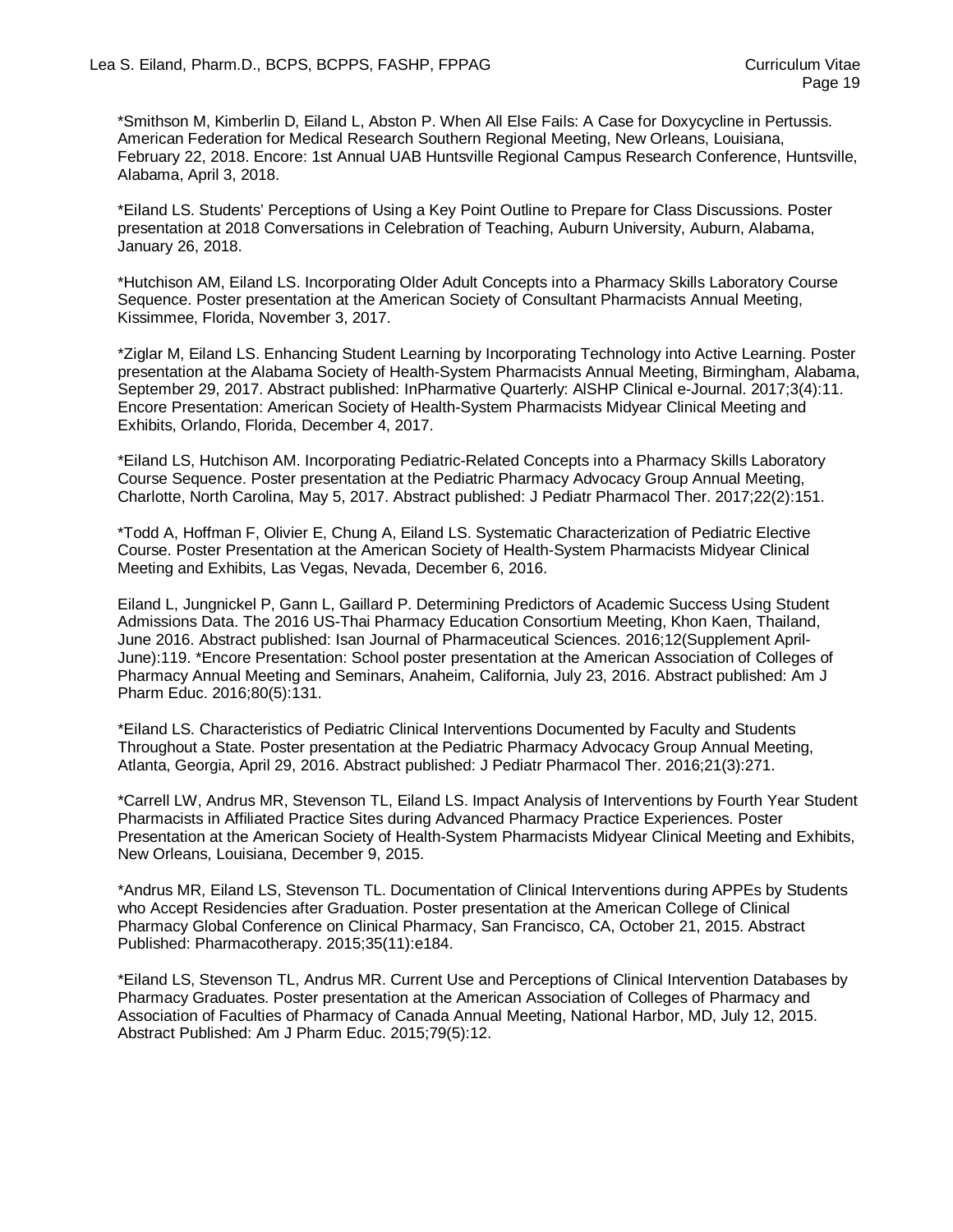\*Durham SH, Garza KB, Eiland LS. Vancomycin Dosing and Serum Trough Concentrations in Cystic Fibrosis Patients: Is the Relationship Predictable? Poster presentation at the Pediatric Pharmacy Advocacy Group Annual Meeting, Minneapolis, Minnesota, May 1, 2015. Abstract published: J Pediatr Pharmacol Ther. 2015;20(3):235. Encore Presentation: Alabama Society of Health-System Pharmacists Summer Meeting and Exhibit Show, Pensacola Beach, Florida, May 31, 2015.

\*Kleppinger EL, Hutchison AM, Jackson CW, Eiland LS, Thornhill L, Hornsby LB. Incorporation of Active-Learning in a Continuing Professional Education Program Focused on OTC Product Recommendations. Poster presentation at the American Association of Colleges of Pharmacy Annual Meeting and Seminars, Grapevine, Texas, July 27, 2014. Abstract Published: Am J Pharm Educ. 2014;78(5):12.

\*Germain K, Forrester J, Andrus M, Eiland L. Accuracy of Formularies in an Electronic Health Record and Epocrates Mobile Application for Blue Cross Blue Shield and Medicaid Patients. Poster presentation at the American Society of Health-System Pharmacists Midyear Clinical Meeting and Exhibits, Orlando, Florida, December 8, 2013. Encore Presentation: Alabama Society of Health-System Pharmacists Summer Meeting and Exhibit Show, Pensacola Beach, Florida, June 23, 2014.

\*Eiland LS, Allen M, Bates J, Schafer J, Hayes D, Betz C, Raval A. Pharmacists Documentation in Patient Medical Records. Poster presentation at the American Society of Health-System Pharmacists Summer Meeting and Exhibition, Las Vegas, Nevada, June 2, 2014.

\*Eiland L, Germain K, Forrester J, Andrus M. Accuracy of Medication Formularies in a Pediatric Clinic Electronic Health Record and Epocrates Mobile Application. Poster presentation at the Pediatric Pharmacy Advocacy Group Annual Meeting, Nashville, Tennessee, May 2, 2014. Abstract published: J Pediatr Pharmacol Ther. 2014;19(3):230.

\*Eiland LS, Kelley KW, Garza KB. Incorporating Team-Based Learning into Topic Discussions in a Drugs in Pregnancy Elective. Poster presentation at the American Association of Colleges of Pharmacy Annual Meeting and Seminars, Chicago, Illinois, July 14, 2013. Abstract published: Am J Pharm Educ. 2013;77(5):77.

\*Eiland LS, Marlowe KF, Sacks GS. Success of the Development of Faculty Mentor Teams in a Pharmacy Practice Department. Poster presentation at the American Association of Colleges of Pharmacy Annual Meeting and Seminars, Chicago, Illinois, July 14, 2013. Abstract published: Am J Pharm Educ. 2013;77(5):94.

\*Marlowe KF, Carroll DG, Eiland LS, Helms KL, Hornsby LB, Kelley KW, Jungnickel PW, Armstrong EM, Ravis WR, Wargo KA, Westrick SC, Evans RL. Outcomes and Faculty Perception of a Continuous Quality Improvement Approach to Curricular Review. School poster presentation at the American Association of Colleges of Pharmacy Annual Meeting and Seminars, Chicago, Illinois, July 13, 2013. Abstract published: Am J Pharm Educ. 2013;77(5):138.

\*Eiland LS. Development of Pharmacy Services in a General Pediatric Outpatient Clinic. Virtual poster presentation for the 2013 American College of Clinical Pharmacy Virtual Poster Symposium, May 21, 2013. Abstract Published: Pharmacotherapy. 2013;33:e69. Encore Presentation: Alabama Society of Health-System Pharmacists Summer Meeting and Exhibit Show, Destin, Florida, June 28, 2013.

\*Eiland LS. Interventions of Student Pharmacists Incorporated into a General Pediatric Outpatient Clinic. Poster presentation at the American Society of Health-System Pharmacists Summer Meeting and Exhibition, Minneapolis, Minnesota, June 3, 2013.

\*Guyton AS, Archibald EE, Eiland LS. Development of a Patient Evaluation Form and Education Materials for a New Pharmacy Practice Site in Pediatric Primary Care Clinic. Poster presentation at the American Society of Health-System Pharmacists Midyear Clinical Meeting and Exhibits, Las Vegas, Nevada, December 4, 2012.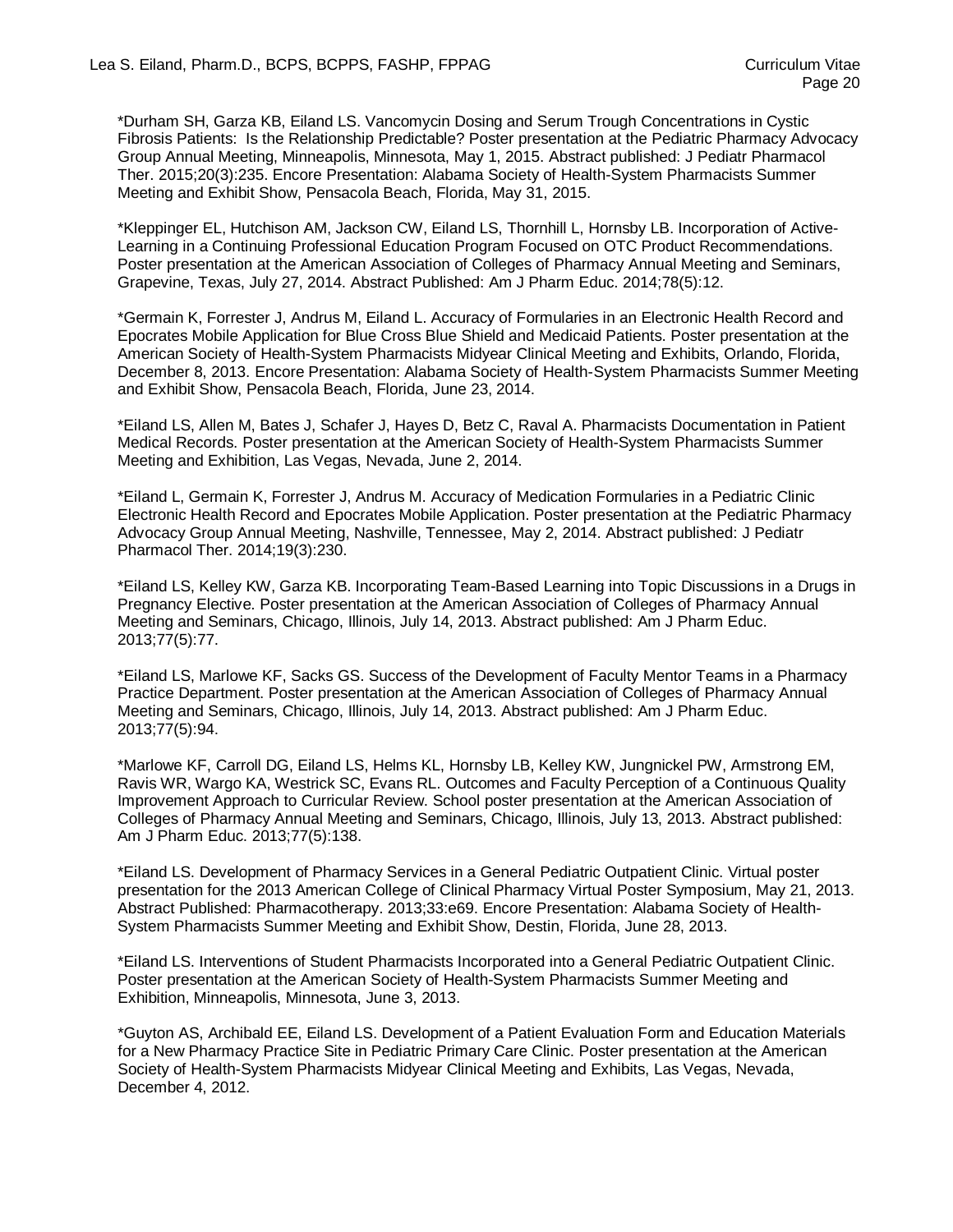\*Archibald EE, Guyton AS, Eiland LS. Development and Utilization of Student Self‐Assessment Question Sets for Topic Discussions in a Pediatric Primary Care Rotation. Poster presentation at the American Society of Health-System Pharmacists Midyear Clinical Meeting and Exhibits, Las Vegas, Nevada, December 4, 2012.

\*Shippee BM, Eiland LS. Use of Hydroxyurea in a Pediatric Patient with Sickle Cell Hemoglobin SC Disease. Poster presentation at the American Society of Health-System Pharmacists Midyear Clinical Meeting and Exhibits, New Orleans, Louisiana, December 5, 2011.

\*Eiland EH, Eiland LS. Fiscal, Safety, and Process Considerations Associated with the Transition to the 3ml Insulin Vial. Poster presentation at the American Society of Health-System Pharmacists Summer Meeting and Exhibition, Denver, Colorado, June 13, 2011. Encore Presentation: Alabama Society of Health-System Pharmacists Summer Meeting and Exhibit Show, Point Clear, Alabama, June 21, 2011.

\*Eiland LS, Helms K. Incorporation of Pediatric Topics into a Problem-Based Therapeutics Course. Poster presentation at the Pediatric Pharmacy Advocacy Group Annual Meeting, Memphis, Tennessee, March 18, 2011. Abstract published: J Pediatr Pharmacol Ther. 2011;16(2):134.

\*Stewart KD, Eiland LS. Vancomycin Dosing Considerations in Overweight or Obese Pediatric Patients. Poster presentation at the American Society of Health-System Pharmacists Midyear Clinical Meeting and Exhibits, Anaheim, California, December 8, 2010.

\*Eiland LS. Evaluation of Vancomycin Dosing and Subsequent Levels in Pediatric Patients. Poster presentation at the Pediatric Pharmacy Advocacy Group Annual Meeting, St. Charles, Missouri, October 9, 2010. Abstract published: J Pediatr Pharmacol Ther. 2010;15(3):207-8.

\*Eiland LS. Analysis of a Pediatric Vancomycin Pharmacokinetic Consult Service. Poster presentation at the Alabama Society of Health-System Pharmacists Summer Meeting and Exhibit Show, Sandestin, Florida, June 14, 2010.

\*Kelley KW, Liles AM, Eiland LS, Vinti A. Comparison of Coverage of Obesity and Post-Bariatric Surgery Medication Issues in the Curriculum. Poster presentation: American Association of Colleges of Pharmacy Annual Meeting and Seminars, Boston, Massachusetts, July 19, 2009. Abstract published: Am J Pharm Educ. 2009;73(4):67. Encore Presentation at the American College of Clinical Pharmacy Spring Practice and Research Forum, Charlotte, North Carolina, April 26, 2010.

\*Stevenson TL, Eiland LS, Carroll DG, Chung AM, Kelley KW, Hornsby LB, Staton A, Evans RL. Professional and Personal Development Activities for Fourth Year Student Pharmacists. School poster presentation at the American Association of Colleges of Pharmacy Annual Meeting and Seminars, Boston, Massachusetts, July 18, 2009. Abstract published: Am J Pharm Educ. 2009;73(4):136.

\*Eiland LS, Eiland EH. Full-Time Faculty's Impact in a Hospital Setting - An Economic Advantage. Poster presentation at the American Society of Health-System Pharmacists Summer Meeting and Exhibition, Chicago, Illinois, June 15, 2009. Encore Presentation: Alabama Society of Health-System Pharmacists Summer Meeting and Exhibit Show, Perdido Beach, Alabama, June 27, 2009.

\*Eiland EH, Eiland LS. Optimization of Anti-Infective Utilization Secondary to Technological Advances in the Field of Rapid Microbiology Diagnostic Tests. Poster presentation at the American College of Clinical Pharmacy/European Society of Clinical Pharmacy/Pediatric Pharmacy Advocacy Group International Congress on Clinical Pharmacy, Orlando, Florida, April 25, 2009. Abstract published: Pharmacotherapy. 2009;29:e79. Encore Presentation: Alabama Society of Health-System Pharmacists Summer Meeting and Exhibit Show, Perdido Beach, Alabama, June 27, 2009.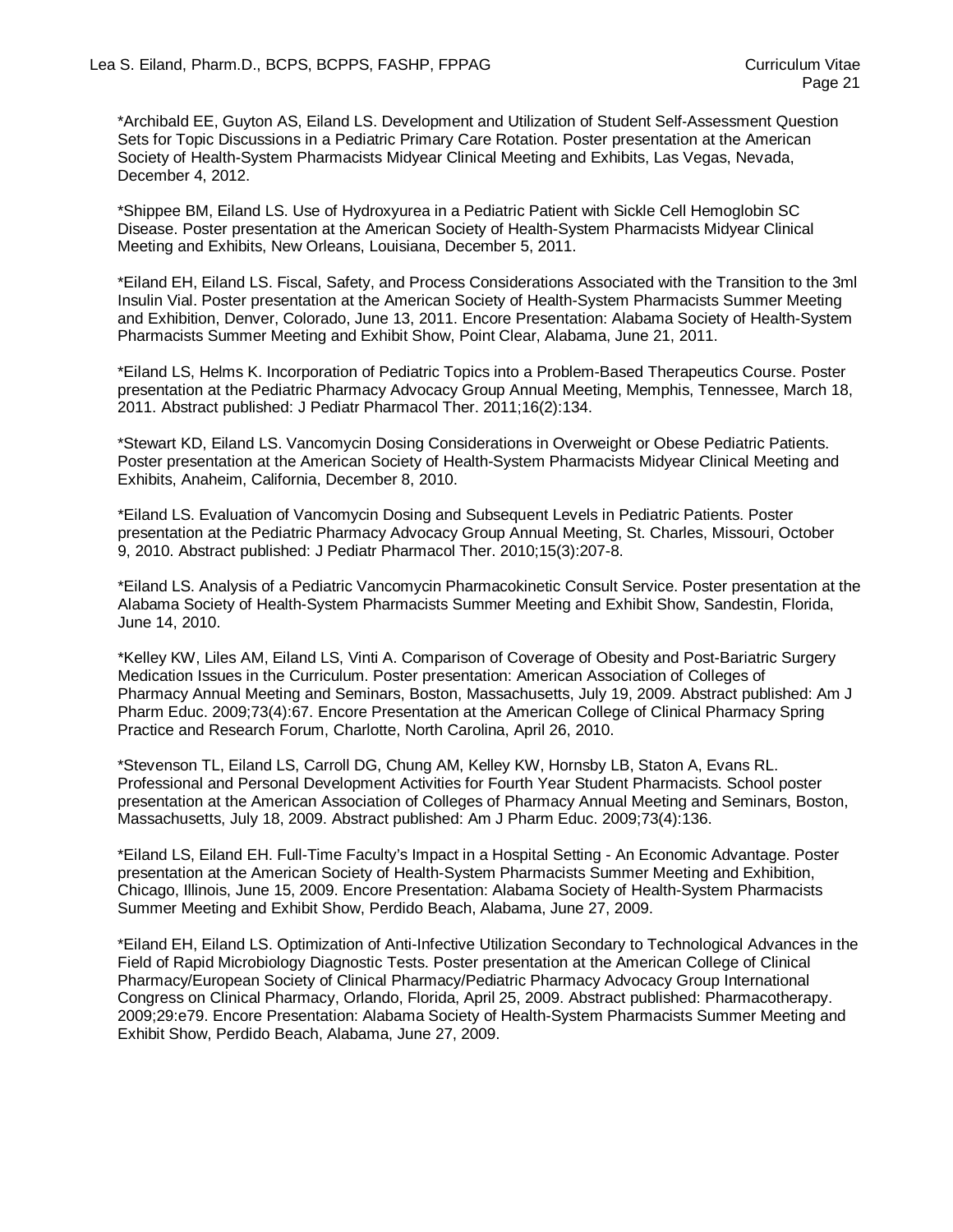\*Marlowe KF, Eiland LS, Evans RL, Kleppinger EL, Mann E, Stevenson TL. AUHSOP: An Academic Pharmacy Health Care System Helping Alabama's Citizens Meet Public Health Goals. School poster presentation at the American Association of Colleges of Pharmacy Annual Meeting and Seminars, Chicago, Illinois, July 22, 2008. Abstract published: Am J Pharm Educ. 2008;72(3):96-7.

\*Eiland LS, Kelley KW. Drugs in Pregnancy Course Survey. Poster presentation at the American Association of Colleges of Pharmacy Annual Meeting and Seminars, Chicago, Illinois, July 20, 2008. Abstract published: Am J Pharm Educ. 2008;72(3):66.

\*Durham SH, Eiland LS. Influenza Vaccination Initiative in a Pediatric Hospital. Poster presentation at the Pediatric Pharmacy Advocacy Group Annual Meeting, Portsmouth, Virginia, September 29, 2007. Abstract published: J Pediatr Pharmacol Ther. 2007;12(4):258-9.

\*Jenkins LS, Eiland LS, Cramer RL. Evaluation of Emergency Department Visits and Treatment of Accidental Ingestion. (Pediatric Data subset) Poster presentation at the Pediatric Pharmacy Advocacy Group Annual Meeting, Portsmouth, Virginia, September 29, 2007. Abstract published: J Pediatr Pharmacol Ther. 2007;12(4):229.

\*Jenkins LS, Eiland LS, Cramer RL. Evaluation of Emergency Department Visits and Treatment Accidental Ingestion. Poster presentation at the Alabama Society of Health-System Pharmacists Summer Meeting and Exhibit Show, Point Clear, Alabama, June 5, 2007.

\*Eiland LS. Development of Pediatric Patient Controlled Analgesia Protocols. Poster presentation at the Alabama Society of Health-System Pharmacists Summer Meeting and Exhibit Show, San Destin, Florida, June 29, 2006. Encore Presentation: Pediatric Pharmacy Advocacy Group Annual Meeting; San Francisco, California, September 30, 2006. Abstract published: J Pediatr Pharmacol Ther. 2006;11(3):186.

\*Eiland LS. Use of Off-Label Medications on a Pediatric Inpatient Teaching Service. Poster presentation at the American Society of Health-System Pharmacists Midyear Clinical Meeting and Exhibits, Las Vegas, Nevada, December 5, 2005.

\*Luedtke S, Condren M, Haase M, Gaylor A, Blanchard N, Lubsch L, Swanson L. Pediatric Resident Documentation of Clinical Pharmacy Interventions. Poster presentation at the American Society of Health-System Pharmacists Midyear Clinical Meeting and Exhibits, Atlanta, Georgia, December 10, 2002.

\*Swanson LC, Luedtke S. Theophylline Dosing Based Upon the Age of a Neonate. Poster presentation at the American Society of Health-System Pharmacists Midyear Clinical Meeting and Exhibits, New Orleans, Louisiana, December 4, 2001. Encore Presentations: Texas Society of Health-System Pharmacists Annual Seminar, Galveston, Texas, April 14, 2002; Annual Texas Tech University Health Science Center Research Day, Amarillo, Texas, May 22, 2002.

\*Luedtke S, Swanson LC, Chuachincgo J. Intraventricular Tobramycin in a Premature Infant with Pseudomonas Meningitis. Poster presentation at the Pediatric Pharmacy Advocacy Group Annual Conference, St. Louis, Missouri, October 12, 2001. Abstract published: J Pediatr Pharmacol Ther. 2001;6(4):366-7.

Metting T, Lake S, Swanson L. Texas Residency Project. Poster presentation at the American Society of Health-System Pharmacists Midyear Clinical Meeting and Exhibits, Orlando, Florida, December 7, 1999.

#### **Grants**

Organization: Auburn University Biggio Center for the Enhancement of Teaching and Learning. 2019 Daniel F. Breeden Endowed Grant Program. Title: Impacting student pharmacists' learning through the use of pediatric simulation models. Principal investigator: Eiland LS (90% effort). Co-Investigator: Chung AM. Amount Requested November 2018: \$4,000. Funded: January 2019-March 2020.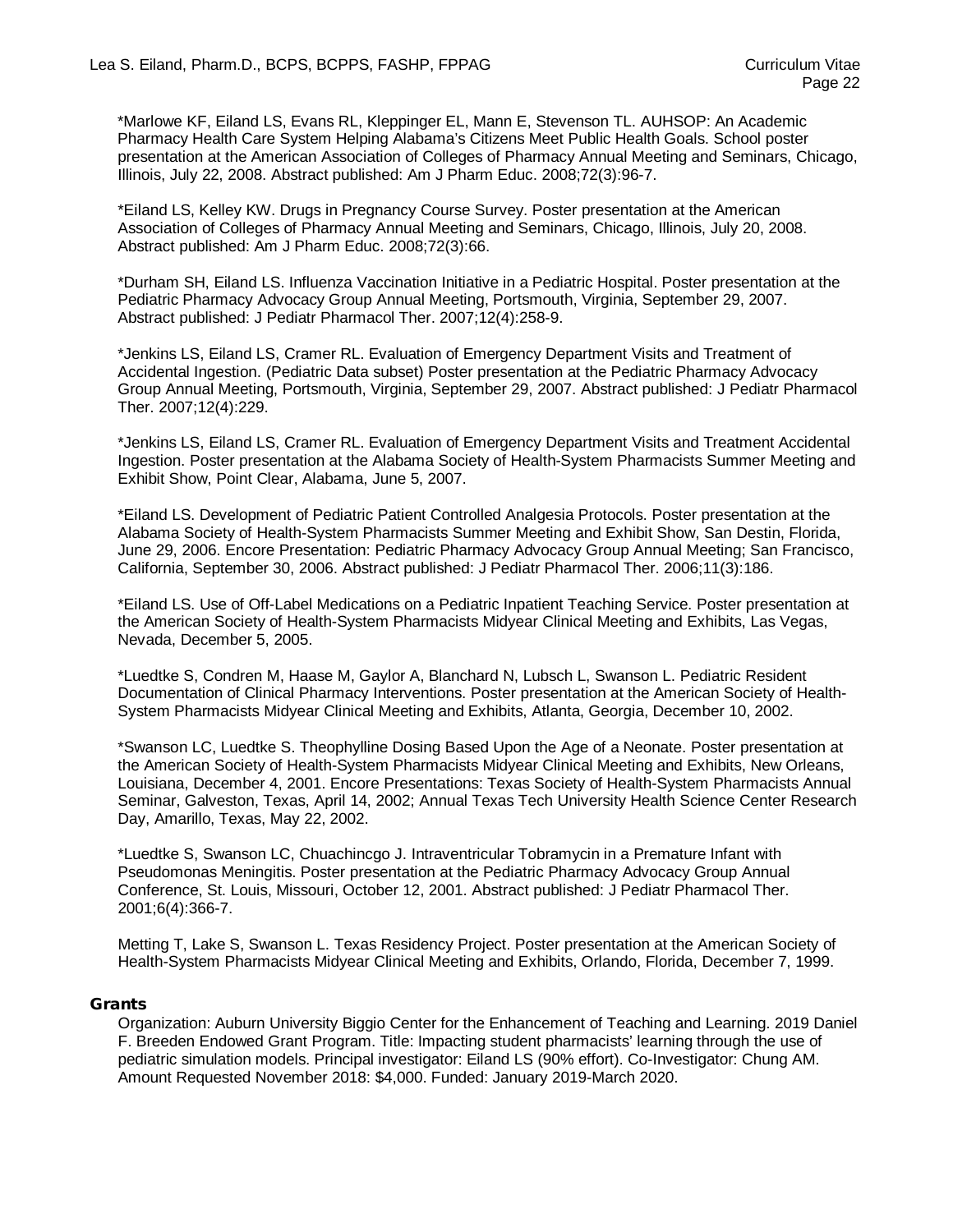## Professional Projects

"Simulation in a Pediatric Pharmacy Elective Course." Auburn University Harrison School of Pharmacy. October 2018-Present.

"Leadership Article Club." Auburn University Harrison School of Pharmacy. July 2018-Present.

"Revision of Experiential and Classroom Teaching Peer-Evaluation Forms." Auburn University Harrison School of Pharmacy. Co-Investigator. Allison Helmer, Pharm.D., Co-investigator. Kelly Hester, Pharm.D., Co-investigator. Kristi Kelley, Pharm.D., Co-investigator. February 2017-Present.

"Determining Predictors of Academic Success Using Student Admissions Data." Auburn University Harrison School of Pharmacy. Co-Investigator. Paul Jungnickel, Ph.D., Co-Investigator. Laurie Gann, B.S., Co-Investigator. Philippe Gaillard, Ph.D., Co-Investigator. Shirley Fan, Co-Investigator. July 2015-May 2018.

"Incorporating Age-Related Special Populations into a Pharmacy Skills Laboratory Course Sequence." Auburn University Harrison School of Pharmacy. Co-Investigator. Amber M. Hutchison, Pharm.D., Co-Investigator. May 2016-November 2017.

"Academic APPEs Conducted via Videoconference." Auburn University Harrison School of Pharmacy. Co-Investigator. T. Lynn Stevenson, Pharm.D., Co-Investigator. April Staton, Ph.D., Co-Investigator. March 2016-September 2017.

"Evaluation of Interventions Documented by Faculty and Students in Pediatric Practice Sites Throughout a State." Auburn University Harrison School of Pharmacy. January-August 2016.

"Documentation of Student Interventions, During Pharmacy School and Post-Graduation.' Auburn University Harrison School of Pharmacy. Co-investigator. Miranda Andrus, Pharm.D., Co-Investigator. T. Lynn Stevenson, Pharm.D., Co-Investigator. November 2014-September 2016.

"Team-Based Learning in a Videoconferenced Drugs in Pregnancy Elective" Auburn University Harrison School of Pharmacy. July 2012-September 2015.

"Accuracy of Formularies in an Electronic Health Record and Epocrates Mobile Application for Blue Cross Blue Shield and Medicaid Patients." UAB Pediatric and Family Medicine Clinic. Co-investigator. Miranda Andrus, Pharm.D., Co-Investigator. June 2013-April 2014.

"Vancomycin Dosing in Obese Children." Huntsville Hospital Women and Children. September 2010- August 2011.

"Optimizing Vancomycin Dosing in Children." Huntsville Hospital Women and Children. November 2009- September 2010.

"Revision and Simplification of Pediatric Patient Controlled Analgesia Protocols: Morphine and Hydromorphone." Huntsville Hospital Women and Children. July 2010.

"Factors Influencing Students to Choose a Career in Pharmacy Academia." American Association of Colleges of Pharmacy Academic Leadership Fellows Group Project. Co-Investigators: Shridhar V. Andurkar (Midwestern University), Schwanda K. Flowers (University of Arkansas), Richard O'Brocta (Wegmans St. John Fisher), Sunil Prabhu (Western University), Phil Medon (Southern Illinois University Edwardsville). August 2008-2009.

"Drugs in Pregnancy Course Survey." Auburn University Harrison School of Pharmacy. December 2007- 2009.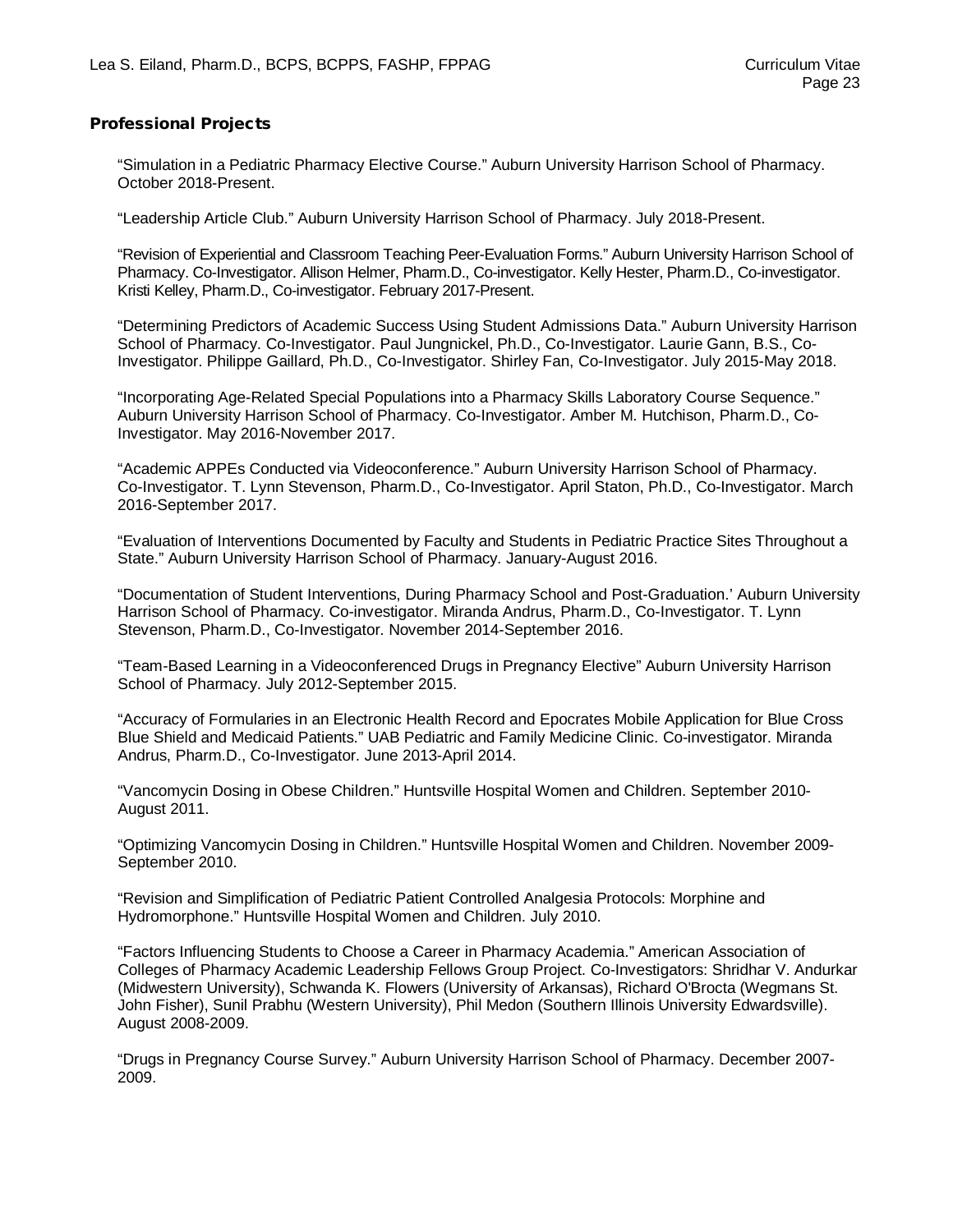"Evaluation of Emergency Department Visits and Treatment of Accidental Ingestion." Huntsville Hospital Women and Children. Co-Investigator. Lauren Jenkins, Pharm.D., Primary Investigator. October 2006-May 2007.

"Influenza Vaccine Initiative in a Pediatric Hospital." Huntsville Hospital Women and Children. Co-Investigator. Spencer Durham, Pharm.D., Co-Investigator. July 2006-April 2007.

"Parent's Perspectives of Antibiotics." UAB Pediatric Clinic. Co-Investigator. Maria Salazar, MD, Co-Investigator. February 2003-2006.

"Parent's Perspectives of Nonprescription Medications." UAB Pediatric Clinic. Co-Investigator. Maria Salazar, MD, Co-Investigator. February 2003-2006.

"Development of Pediatric Patient Controlled Analgesia Protocols: Morphine, Fentanyl and Hydromorphone." Huntsville Hospital Women and Children. May-October 2005.

"Off-Label Use of Medications in the Pediatric Population." Huntsville Hospital Women and Children. January-June 2004.

"Antibiogram in the Pediatric Intensive Care Unit." Huntsville Hospital Women and Children. June 2003. Update April 2004.

"Theophylline Dosing Based Upon the Age of a Neonate." Primary Investigator. Sherry Luedtke, Pharm.D., Co-Investigator. August 2001-June 2002.

#### Service Activities

#### Auburn University

Harrison School of Pharmacy Dean's Search Committee, April-December 2016

#### Auburn University Harrison School of Pharmacy

Professional Education Steering Committee, Chair, 2018-Present, Member, 2017-Present, 2009-2010 Professional Education: Learning Community 6, Chair, 2018-Present Professional Education: Learning Community 1, 2016-Present Pharmacy Practice Department Promotion Committee, 2007-Present Co-Curricular Committee, 2017 Admissions Committee, Chair, 2014-2015, Member, 2011-2016 Student Admissions Interviewer, 2009-2016, 2006-2007 Huntsville Regional Coordinator, January 2004-June 2014 Associate Dean of Curriculum and Assessment Search Committee, Chair, 2012-2014 Website Improvement Task Force, 2011-2012 Pharmacal Sciences Interim Department Head Search Committee, 2012 Pharmacal Sciences Associate Department Head Search Committee, 2012 Professional Education Subcommittee II, Member, 2010-2011 Pharmacy Practice Faculty Search Committee, November 2010-2011, January-August 2007 Professional Education Subcommittee I, Chair, 2009-2010, Member, 2007-2010 Health Services Ambulatory Care Pharmacist Search Committee, 2009 Pharmacy Care Systems Department Chair Search Committee, 2008-2009 Strategic Planning Committee, October 2006-2008 Pharmacy Practice Department Chair Search Committee, July 2006-2008 Faculty and Students Honors, Awards and Scholarship Committee Chair, 2005-2006, Co-Chair, 2004-2005, Member, 2006-2007 Professional Education Subcommittee III: Experiential Learning, 2003-2007

Faculty College Committee, 2002-2004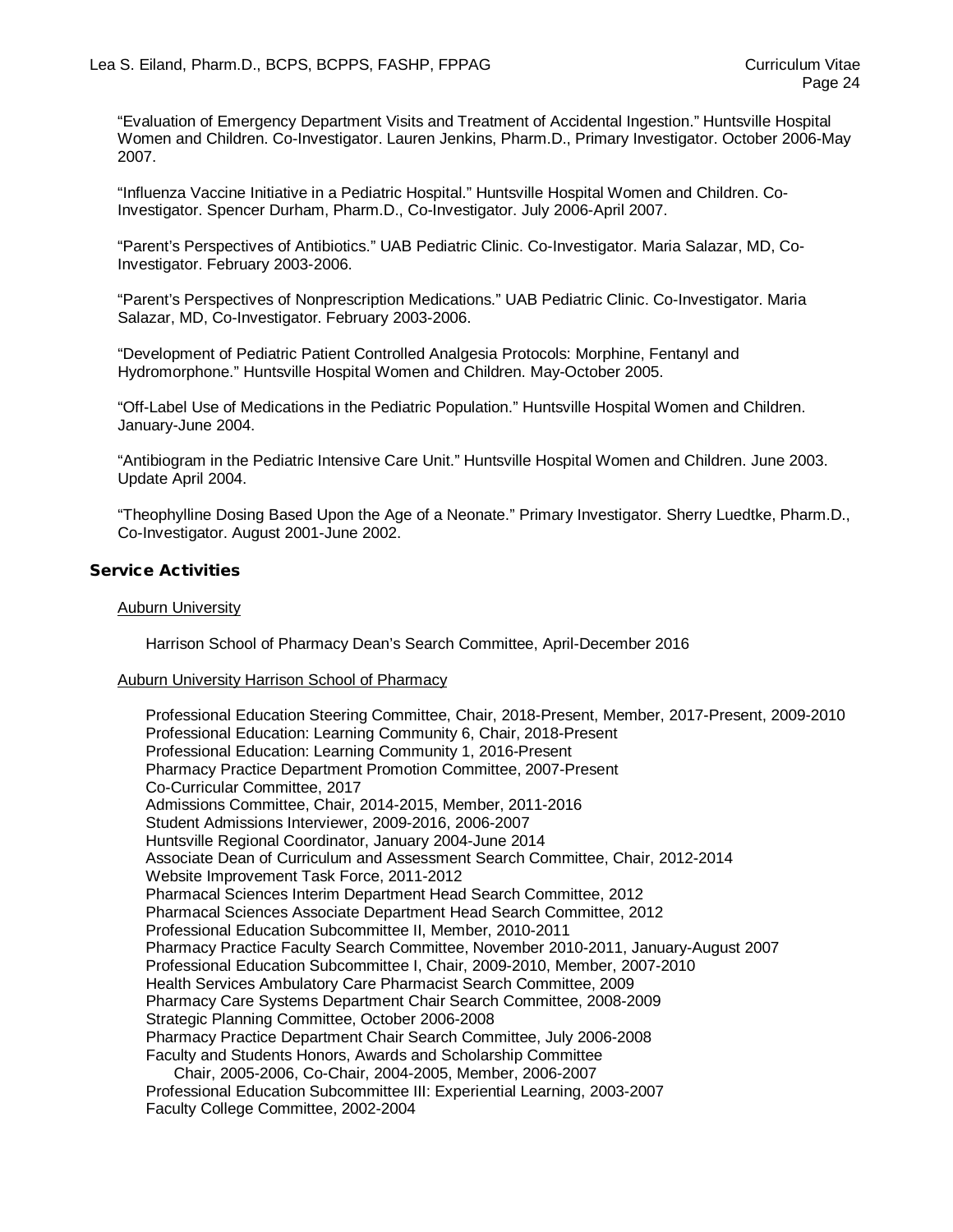Diversity Committee, 2002-2004

## The University of Alabama in Huntsville

Pre-Professional Advisory Committee, Appointment February 2004-2011

## Huntsville Hospital

Pediatric Pharmacy and Therapeutics Sub-Committee, 2004-2012

## Professional Activities

| Journal Editorial Board                                      |                             |
|--------------------------------------------------------------|-----------------------------|
| Journal of Pediatric Pharmacology and Therapeutics           | 2011-Present                |
| Annals of Pharmacotherapy-Pediatrics                         | 2008-Present                |
| Chair                                                        | 2018-Present                |
| Journal Advisory Board                                       |                             |
| Journal of Pediatric Pharmacology and Therapeutics           | 2006-2011                   |
| Journal Reviewer                                             |                             |
| Pharmacotherapy                                              | 2002-2019                   |
| Journal of Pediatric Pharmacology and Therapeutics           | 2003-2019                   |
| Annals of Pharmacotherapy                                    | 2004-2018                   |
| Journal of the American College of Clinical Pharmacy         | 2018                        |
| American Journal of Pharmaceutical Education                 | 2010-2018                   |
| American Journal of Health-System Pharmacy                   | 2004-2018                   |
| Journal of the American Pharmacists Association              | 2004-2018                   |
| <b>Currents in Pharmacy Teaching and Learning</b>            | 2014-2018                   |
| <b>Clinical Pediatrics</b>                                   | 2010-2016                   |
| Pediatrics                                                   | 2015                        |
| <b>INNOVATIONS in Pharmacy</b>                               | 2015                        |
| Archives of Pediatrics & Adolescent Medicine/JAMA Pediatrics | 2012-2013                   |
| Journal of Adolescent Health                                 | 2006-2013                   |
| Journal of Pediatric Nursing                                 | 2011                        |
| The Journal of Headache and Pain                             | 2007-2009                   |
| <b>Expert Review of Neurotherapeutics</b>                    | 2004                        |
| Grant, Award, Abstract, Proposal, or CV Reviewer             |                             |
| American Society of Health-System Pharmacists                |                             |
| Midyear Clinical Meeting Presentation Proposals              | 2019                        |
| Midyear Clinical Meeting and Summer Meeting Abstracts        | 2018-2019, 2004-2014        |
| <b>CV Review Program</b>                                     | 2012-Present                |
| Student Leadership Award                                     | 2006                        |
| American Association of Colleges of Pharmacy                 |                             |
| <b>Poster Abstracts</b>                                      | 2013-2019                   |
| New Investigator Proposal Grant                              | 2004                        |
| Pediatric Pharmacy Advocacy Group                            |                             |
| <b>Poster Abstracts</b>                                      | 2018, 2015-2016, 2011-2013, |
|                                                              | 2009, 2007                  |
| <b>Neonatal Grant</b>                                        | 2011                        |
| American Society of Health-System Pharmacists Foundation     |                             |
| <b>Immunization Grant</b>                                    | 2011, 2010                  |
| American College of Clinical Pharmacy                        |                             |
| <b>CV Review Program</b>                                     | 2010                        |
|                                                              |                             |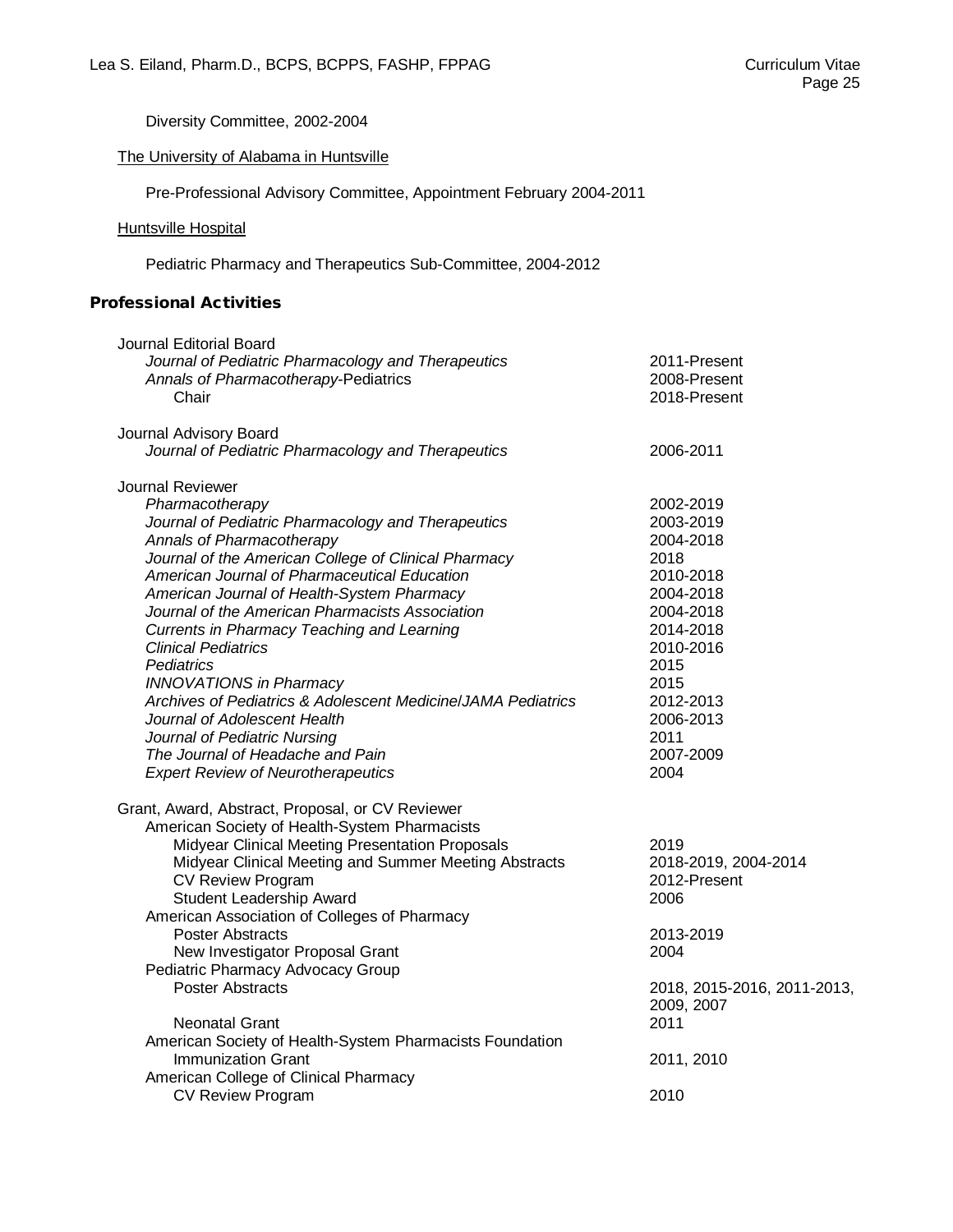| <b>Student Travel Awards</b>                                                                                                                                                                                                                                                                                                                                                                                                                                                                                                                                                                                                                                                                                                                                                                                                                                                                                                                                                                                                                                                                                                                                                                                                                                                                                                                                                                                              | 2006-2008  |
|---------------------------------------------------------------------------------------------------------------------------------------------------------------------------------------------------------------------------------------------------------------------------------------------------------------------------------------------------------------------------------------------------------------------------------------------------------------------------------------------------------------------------------------------------------------------------------------------------------------------------------------------------------------------------------------------------------------------------------------------------------------------------------------------------------------------------------------------------------------------------------------------------------------------------------------------------------------------------------------------------------------------------------------------------------------------------------------------------------------------------------------------------------------------------------------------------------------------------------------------------------------------------------------------------------------------------------------------------------------------------------------------------------------------------|------------|
| Alabama Society of Health-System Pharmacists<br>Awards                                                                                                                                                                                                                                                                                                                                                                                                                                                                                                                                                                                                                                                                                                                                                                                                                                                                                                                                                                                                                                                                                                                                                                                                                                                                                                                                                                    | 2006-2008  |
| <b>Board of Pharmacy Specialties</b><br>Pharmacotherapy Specialty Certification Examination Item Writer                                                                                                                                                                                                                                                                                                                                                                                                                                                                                                                                                                                                                                                                                                                                                                                                                                                                                                                                                                                                                                                                                                                                                                                                                                                                                                                   | 2011, 2008 |
| <b>Professional Memberships</b>                                                                                                                                                                                                                                                                                                                                                                                                                                                                                                                                                                                                                                                                                                                                                                                                                                                                                                                                                                                                                                                                                                                                                                                                                                                                                                                                                                                           |            |
| <b>National</b>                                                                                                                                                                                                                                                                                                                                                                                                                                                                                                                                                                                                                                                                                                                                                                                                                                                                                                                                                                                                                                                                                                                                                                                                                                                                                                                                                                                                           |            |
| American Society of Health-System Pharmacists, 1997-Present<br>House of Delegates, Alabama Delegate, 2019-2021, 2008-2011, Section Delegate, 2013<br>Board of Directors, 2015-2018<br>Awards Committee, Chair, 2017-2018<br>Board Development Committee, 2016-2018<br>CEO Evaluation Subcommittee, 2017, 2016<br>Strategic Goals Committee, 2015-2016<br>Board of Directors, Board-Elect 2014-2015<br>Section of Ambulatory Care Practitioners, Member 2012-Present<br>Section of Inpatient Care Practitioners, Member 2006-Present<br>Section of Clinical Specialists and Scientists, Member 2002-Present<br>ASHP Guidelines for Providing Pediatric Pharmaceutical Services in Organized Health Care Systems<br>Revision Expert Panel, 2015-2017, 2011-2013<br>National Legislative Day Participant, 2014-2017, 2012, 2004-2007<br>Women in Pharmacy Leadership Steering Committee, 2015-2016<br>Section of Clinical Specialists and Scientists Executive Committee, Immediate Past-Chair, 2013-<br>2014, Chair, 2012-2013, Chair-Elect, 2011-2012, Director-at-Large, 2009-2011,<br>Director-at-Large Elect, 2008-2009<br>Conference for Leaders in Health-System Pharmacy, Steering Committee, 2014<br>Board of Pharmacy Specialties Petition Task Force for Pediatric Exam, ASHP Clinical Representative,<br>2011-2013<br>Council of Therapeutics, Section of Clinical Specialists and Scientists Liaison, 2012-2013 |            |
| Executive Vice President/CEO Search and Screen Committee, 2008-2011<br>Committee on Nominations, Alternate, 2008-2009                                                                                                                                                                                                                                                                                                                                                                                                                                                                                                                                                                                                                                                                                                                                                                                                                                                                                                                                                                                                                                                                                                                                                                                                                                                                                                     |            |
| $1.01 \cdot 2.002700001101 \cdot 20000002$<br>$\blacksquare$ . $\blacksquare$ . $\blacksquare$ . $\blacksquare$ . $\blacksquare$ . $\blacksquare$ . $\blacksquare$ . $\blacksquare$                                                                                                                                                                                                                                                                                                                                                                                                                                                                                                                                                                                                                                                                                                                                                                                                                                                                                                                                                                                                                                                                                                                                                                                                                                       |            |

Council on Education and Workforce Development, Chair 2007-2008, Vice-Chair 2006-2007,

Member 2004-2006

Task Force on Pharmacy's Changing Demographics, 2005-2007

Section of Clinical Specialists and Scientists Pediatric/OB-GYN/Neonatal, Network Facilitator, 2004, 2005

Task Force on Organizational Structure, 2000-2001 House of Delegates, Alternate Student Delegate, 2000

Pediatric Pharmacy Advocacy Group, 2000-Present Special Interest Groups Coordinator, 2019-Present Academia Special Interest Group, Chair, 2018-2019 Education Committee, 2009-2014 Research Committee, 2010-2013 Communications Committee, 2011-2012 Board of Directors, Member, 2007-2009 Vice President of Membership Services, 2006-2007 Membership Services Committee, Chair, 2003-2006 Communication Committee, Chair, 2002-2003 Membership Committee, 2001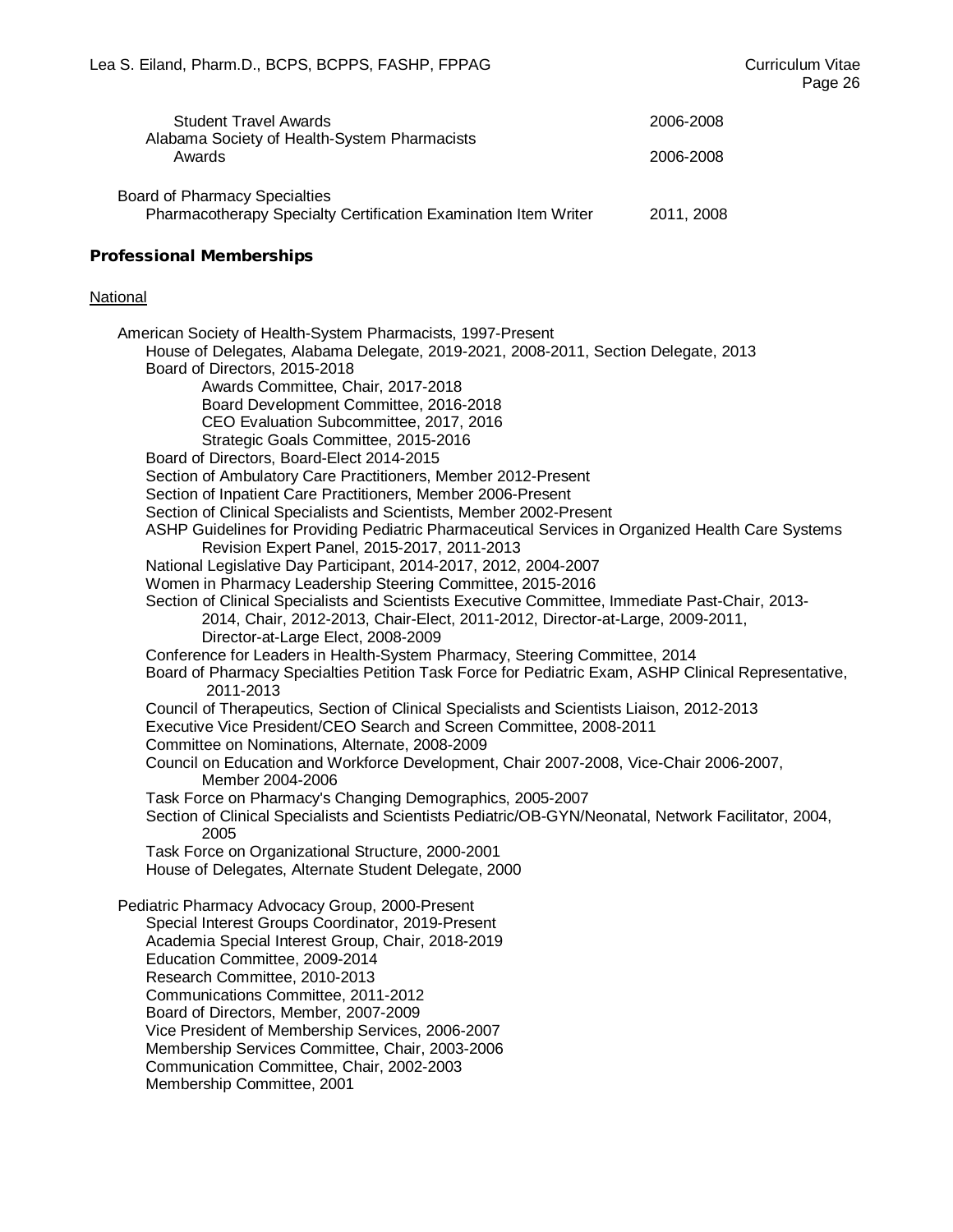American Association of Colleges of Pharmacy, 2003-Present Women SIG Faculty Mentorship Task Force, Chair, 2018-Present AACP Teacher's Seminar Education Committee, 2018-Present Pediatric Pharmacy Special Interest Group Ad-hoc Webinar Committee, Co-Chair, 2018-Present Pharmacy Practice Section, 2003-Present Programming Committee, 2018-Present Awards Committee, 2013-2015 Promotion of Academic Careers Task Force, 2013-2014 Council of Faculties Task Force to Facilitate Recognition of the Academy's "Rising Stars" Engaged in Scholarly Teaching, 2013 House of Delegates, Auburn University Delegate, 2008-2009, Alternate Delegate, 2007-2008

American College of Clinical Pharmacy, 2001-Present Education and Training Practice Research Network, 2002-Present Mock Interviewer, Annual PRN Meeting, 2015 Communication Committee, 2001-2003 Pediatric Practice Research Network, 2001-Present Program Committee, 2006-2007

American Pharmaceutical Association, 1997-99

#### State

Mississippi Society of Health-System Pharmacists, 2015-Present Education Committee, Vice-Chair, 2018-Present

Mississippi Pharmacists Association, 2015-Present

Alabama Society of Health-System Pharmacists, 2003-Present American Society of Health-System Pharmacists Delegate, 2019-2021, 2008-2011 Auburn University Student Society of Health-System Pharmacy, Chapter Co-advisor, July 2005-Present Student Affairs Committee, 2005-Present Education Committee, 2010-2012 Immediate Past President, 2007-2008 President, 2006-2007 President-Elect, 2005-2006 Pharmacy Practice Committee Chair, 2005-2006 Research Committee, 2005

The University of Texas at Austin College of Pharmacy Alumni Association, 2001-Present Lifetime Member

The University of Texas Ex-Students Association, 2002-Present Life Member

Texas Society of Health-System Pharmacists, 1997-2002

#### Awards/ Honors

2019 Auburn University Harrison School of Pharmacy Graduates of the 1980s Pharmacy Fellow, January 2019 Recognize a faculty member who has excelled in the effort to establish a culture of community that empowers faculty and staff to become leaders, achieve professional excellence, and attain personal fulfillment.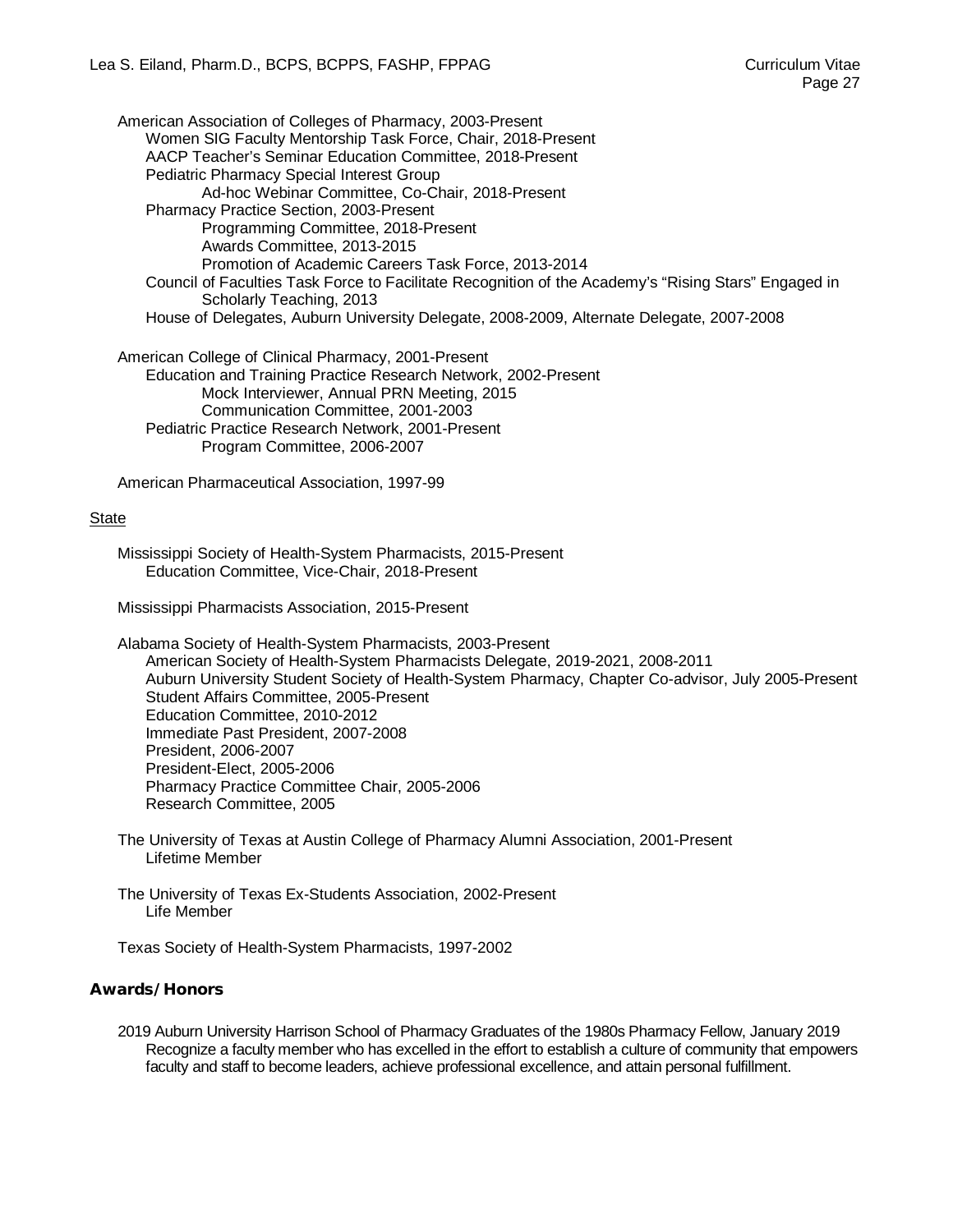2017 Scholarship of Teaching Award, Pediatric Pharmacy Advocacy Group, May 2017 "Incorporating pediatric-related concepts into a pharmacy skills laboratory course sequence" Award recognizes innovative and creative educational programs that supports the advancement of pediatric pharmacy practice.

Curriculum Star Award; Auburn University Harrison School of Pharmacy, Spring 2017

- Auburn Author Award, Auburn University Graduate School and Auburn University Libraries, April 2016 Award recognizes graduate faculty and library staff members who have published a book-length scholarly work during the prior calendar year.
- Excellence in Teaching Award, Auburn University Harrison School of Pharmacy, March 2016 Award is based on a Drugs in Pregnancy Team-Based Learning portfolio peer-reviewed by a committee of faculty members.
- Second Place, Alabama Society of Health-System Pharmacists Summer Meeting and Exhibit Show Poster Presentation, "Vancomycin dosing and serum trough concentrations in cystic fibrosis patients: is the relationship predictable?" May 2015

Pediatric Pharmacy Advocacy Group Fellow, May 2015

Presidential Citation Award, Pediatric Pharmacy Advocacy Group, May 2015

- Outstanding Original Paper Finalist (Top 3 of 50 posters), Pediatric Pharmacy Advocacy Group Annual Meeting, "Accuracy of medication formularies in a pediatric clinic electronic health record and Epocrates mobile application." May 2014
- Third Place, Alabama Society of Health-System Pharmacists Summer Meeting and Exhibit Show Poster Presentation, "Development of pharmacy services in a general pediatric outpatient clinic."June 2013
- Preceptor of Excellence, Auburn University Harrison School of Pharmacy, April 2013, April 2006, April 2004, April 2003
- American Society of Health-System Pharmacists Fellow, July 2012

The University of Texas College of Pharmacy Distinguished Young Alumnus Award, July 2009

- Texas Tech University Health Sciences Center School of Pharmacy Distinguished Alumni Award- Pharmacy Leadership Award, April 2009
- American Association of Colleges of Pharmacy Academic Leadership Fellows Program, 2008-2009

Alabama Society of Health-System Pharmacists Pharmacist of the Year, October 2008

Alabama Society of Health-System Pharmacists Service Award, October 2008, October 2007

Merck Pharmacist Achievement Award, June 2008

Second Place, Alabama Society of Health-System Pharmacists Summer Meeting and Exhibit Show Poster Presentation, "Evaluation of Emergency Department Visits and Treatment of Accidental Ingestion." June 2007

Second Place, Alabama Society of Health-System Pharmacists Summer Meeting and Exhibit Show Poster Presentation, "Development of Pediatric Patient Controlled Analgesia Protocols." June 2006

Alabama Society of Health-System Pharmacists Outstanding Pharmacy Practitioner, October 2005